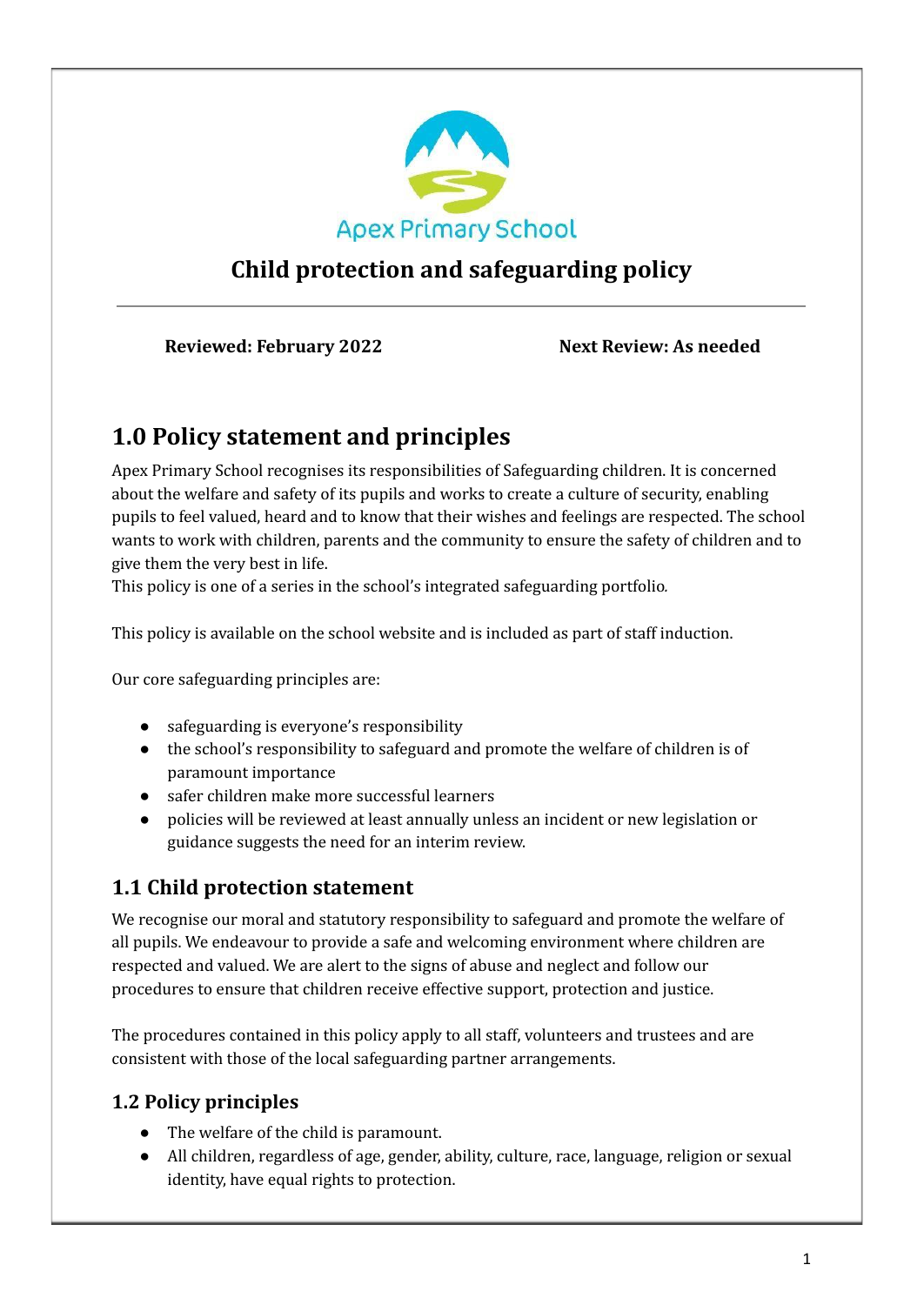- All staff have an equal responsibility to act on any suspicion or disclosure that may suggest a child is at risk of harm.
- Pupils and staff involved in child protection issues will receive appropriate support.

#### **1.3 Policy aims**

- To provide all staff with the necessary information to enable them to meet their child protection responsibilities.
- To ensure consistent good practice.
- To demonstrate the school's commitment regarding child protection to pupils, parents and other partners.
- Prevention through the teaching and pastoral support offered to pupils/students

#### **Terminology**

Safeguarding and promoting the welfare of children refers to the process of protecting children from maltreatment, preventing the impairment of health or development, ensuring that children grow up in circumstances consistent with the provision of safe and effective care and taking action to enable all children to have the best outcomes.

Child protection refers to the processes undertaken to protect children who have been identified as suffering or being at risk of suffering significant harm.

Staff refers to all those working for or on behalf of the school, full time or part time, temporary or permanent, in either a paid or voluntary capacity.

DSL refers to the designated safeguarding lead at the school

Child includes everyone under the age of 18.

Parent refers to birth parents and other adults who are in a parenting role, for example step-parents, foster carers and adoptive parents.

## **2.0 Safeguarding legislation and guidance**

The following safeguarding legislation and guidance has been considered when drafting this policy:

- Section 157 of the Education Act 2002
- The Education (Independent School Standards) Regulations
- The Safeguarding Vulnerable Groups Act 2006
- The Teacher Standards 2012
- Working Together to Safeguarding Children 2018
- Working Together: Transitional Guidance 2018
- Keeping Children Safe in Education 2021
- What to do if you're worried a child is being abused 2015.
- Sharing nudes and semi-nudes 2020

### **3.0 Roles and responsibilities**

Please see Appendix three for more important contacts.

| <b>ROLE</b>                           | <b>NAME</b>   | <b>CONTACT DETAILS</b>                     |
|---------------------------------------|---------------|--------------------------------------------|
| Designated safeguarding lead<br>(DSL) | Meherun Hamid | contact@apexprimary.co.uk<br>0208 554 1208 |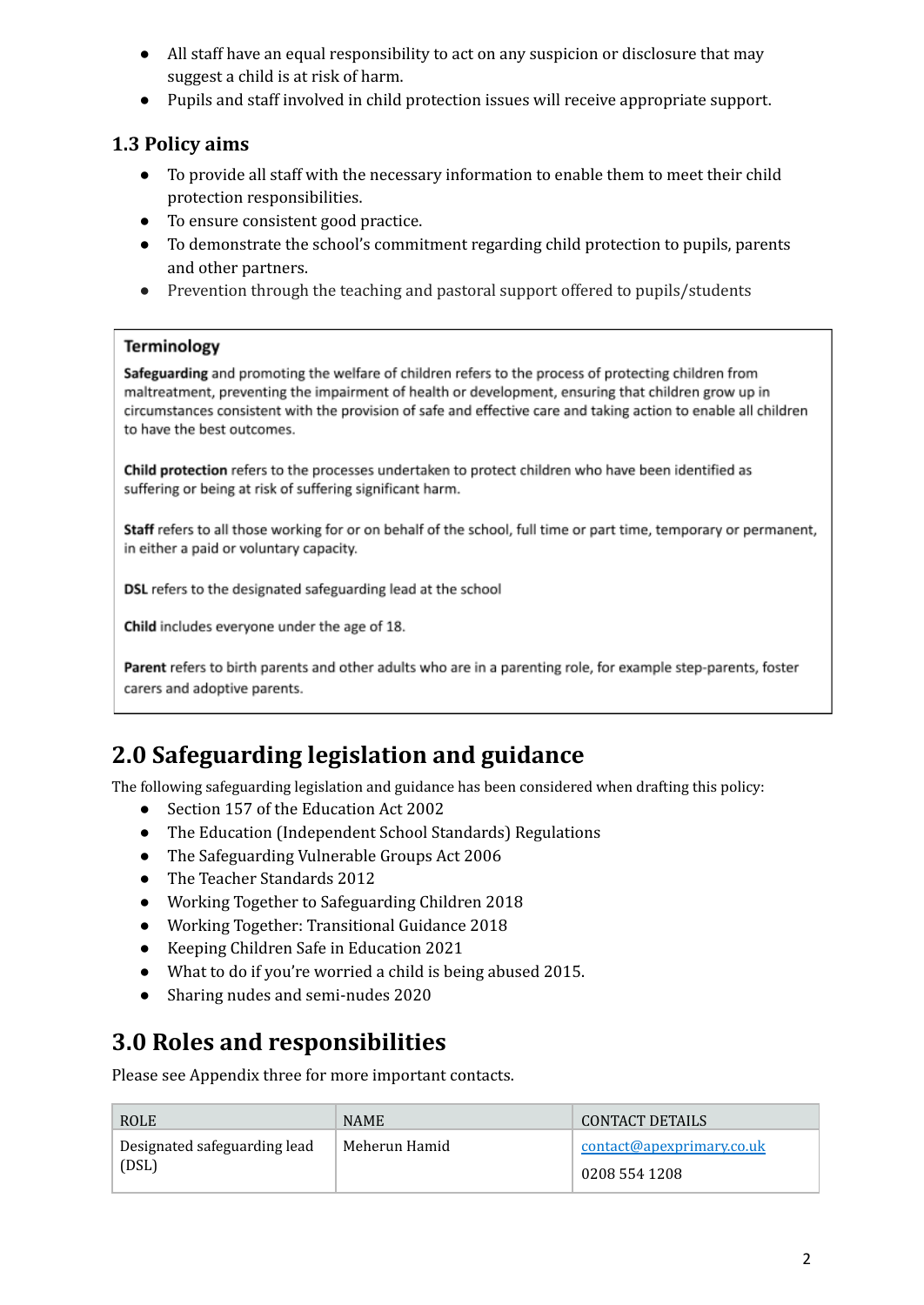| Deputy DSL                                              | Melanie Hodgson | contact@apexprimary.co.uk                      |
|---------------------------------------------------------|-----------------|------------------------------------------------|
|                                                         |                 | 0208 554 1208                                  |
| Designated member of senior                             | Sanel Haskic    | contact@apexprimary.co.uk                      |
| leadership team if DSL (and<br>deputy) can't be on site |                 | 0208 554 1208                                  |
| Headteacher                                             | Meherun Hamid   | As above                                       |
| Local authority designated<br>officer (LADO)            | Helen Curtis    | helen.curtis@redbridge.gov.uk<br>0208 708 5350 |
| Chair of Trust                                          | Imtiaz Ahmed    | contact@apexprimary.co.uk                      |
|                                                         |                 | 0208 554 1208                                  |

### **4.0 The designated safeguarding lead (DSL)**

The designated safeguarding lead (DSL) takes **lead responsibility** for safeguarding and child protection (including online safety) in the school. The DSL has the status and authority within the school to carry out the duties of the post, which include:

- ensuring the child protection policies are known, understood and used appropriately by staff, reviewed annually and publically available
- advising and supporting staff on child protection and safeguarding matters
- encouraging a culture of listening to children
- managing safeguarding referrals to children's social care, the police, or other agencies
- taking part in strategy discussions and inter-agency meetings
- $\bullet$  liaising with the "case manager" and the designated officer(s) at the local authority where allegations are made against staff
- making staff aware of training courses and the latest local safeguarding arrangements available through the local safeguarding partner arrangements
- transferring the child protection file to a child's new school
- undergoing training and receiving regular updates to maintain the knowledge and skills required to carry out the role, including Prevent awareness training.
- responsible for all record keeping and maintenance of relevant files

### **4.1 The deputy designated safeguarding lead(s):**

Is trained to the same level as the DSL and supports the DSL with safeguarding matters as appropriate. In the absence of the DSL, the deputy DSL carries out those functions necessary to ensure the ongoing safety and protection of pupils. In the event of the long-term absence of the DSL, the deputy will assume the functions above.

# **5.0 Good practice guidelines and staff code of conduct**

Good practice includes:

- treating all pupils with respect
- setting a good example by conducting ourselves appropriately
- involving pupils in decisions that affect them
- encouraging positive, respectful and safe behaviour among pupils
- being a good listener
- being alert to changes in pupils' behaviour and to signs of abuse, neglect and exploitation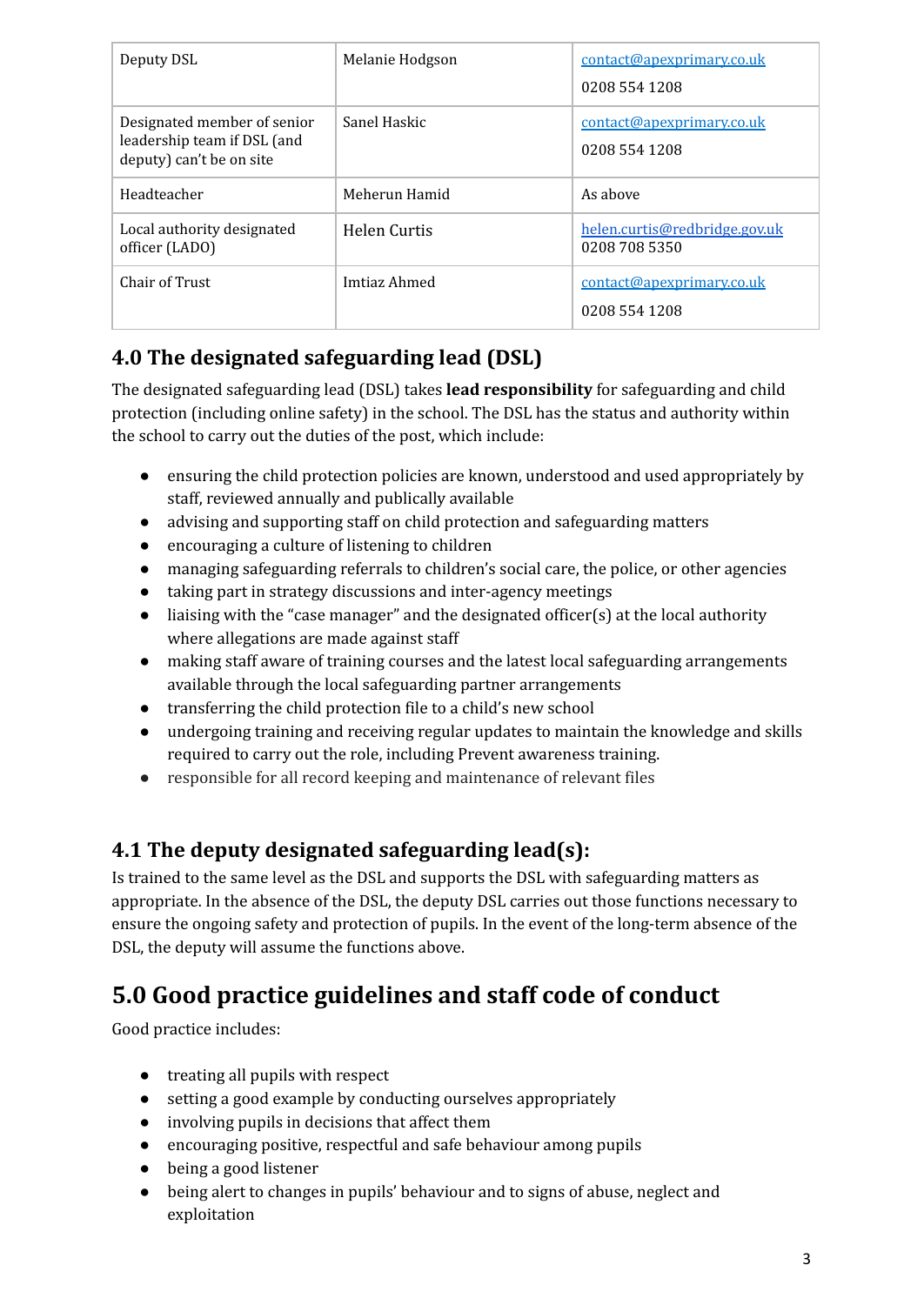- recognising that challenging behaviour may be an indicator of abuse
- reading and understanding the school's child protection policy, staff behaviour policy and guidance documents on wider safeguarding issues
- being aware that the personal and family circumstances and lifestyles of some pupils lead to an increased risk of abuse
- referring all concerns about a pupil's safety and welfare to the DSL, or, if necessary, directly to police or children's social care.

# **5.1 Abuse of position of trust**

All school staff are aware that inappropriate behaviour towards pupils is unacceptable and that their conduct towards pupils must be beyond reproach.

Staff understand that under the Sexual Offences Act 2003 it is an offence for a person over the age of 18 to have a sexual relationship with a person under the age of 18, where that person is in a position of trust, even if the relationship is consensual. This means that any sexual activity between a member of the school staff and a pupil under 18 may be a criminal offence.

The school's staff code of conduct sets out our expectations of staff and is part of induction.

# **5.2 Children who may be particularly vulnerable**

Some children may have an increased risk of abuse. Many factors can contribute to an increase in risk, including prejudice and discrimination, isolation, social exclusion, communication issues and reluctance on the part of some adults to accept that abuse can occur. To ensure that our pupils receive equal protection, we will give special consideration to children who are:

- living away from home or in temporary accommodation
- living in chaotic and unsupportive home situations
- living transient lifestyles
- affected by parental substance misuse, domestic violence or parental mental health needs
- vulnerable to being bullied, or engaging in bullying
- vulnerable to discrimination and maltreatment on the grounds of race, ethnicity, religion, disability or sexuality
- do not have English as a first language
- at risk of sexual exploitation, female genital mutilation, forced marriage or being drawn into extremism.

This list provides examples of additionally vulnerable groups and is not exhaustive. Special consideration includes the provision of safeguarding information and resources in community languages and accessible formats for children with communication needs.

# **5.3 Children with special educational needs and disabilities**

Children with special educational needs (SEN) and disabilities can face additional safeguarding challenges. These children are more prone to peer group isolation or bullying (including prejudice based bullying) than other children. Children with SEND may have communication barriers and difficulties in managing and reporting these challenges.

Additional barriers can exist when recognising abuse and neglect in this group of children, which can include: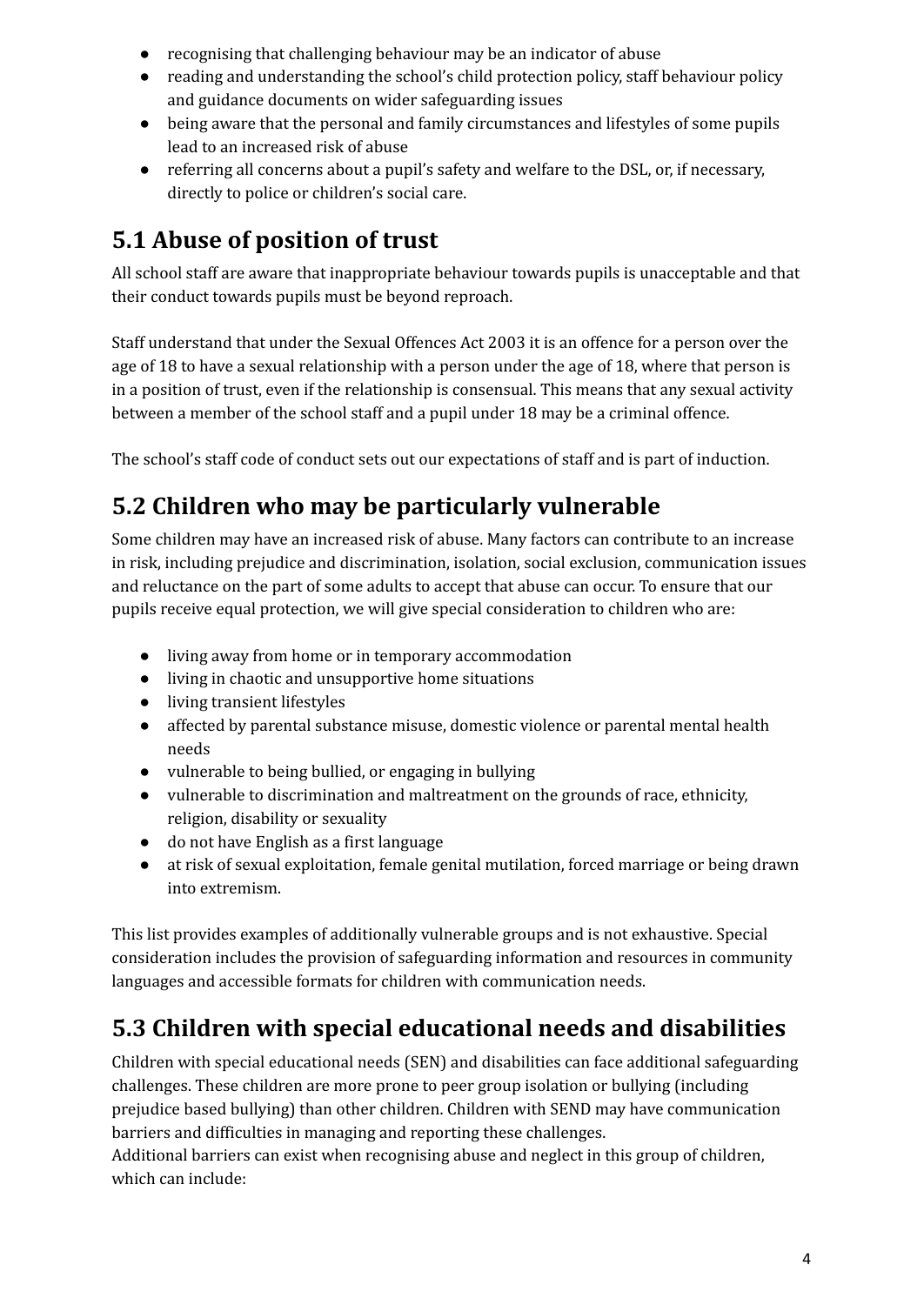- assumptions that indicators of possible abuse such as behaviour, mood and injury relate to the child's disability without further exploration;
- the potential for children with SEN and disabilities being disproportionately impacted by behaviours such as bullying, without outwardly showing any signs; and
- communication barriers and difficulties in overcoming these barriers.

Staff are trained to manage these additional barriers to ensure this group of children are appropriately safeguarded.

# **5.4 Children missing education**

Attendance, absence and exclusions are closely monitored. A child going missing from education is a potential indicator of abuse and neglect, including sexual abuse or exploitation, child criminal exploitation or mental health problems. The DSL will monitor unauthorised absence and take appropriate action including notifying the local authority, particularly where children go missing on repeated occasions and/or are missing for periods during the school day. Staff must also be alert to signs of children at risk of travelling to conflict zones, female genital mutilation and forced marriage.

Early intervention is necessary to identify the existence of any underlying safeguarding risks and to help prevent the risk of them going missing in future.

# **6.0 Mental health**

Schools have an important role to play in supporting the mental health and wellbeing of their pupils.

All staff are aware that mental health problems can be an indicator that a child has suffered or is at risk of suffering abuse, neglect or exploitation. Staff are also aware that where children have suffered adverse childhood experiences those experiences can impact on their mental health, behaviour and education.

- *Prevention: creating a safe and calm environment where mental health problems are less likely, improving the mental health and wellbeing of the whole school population, and equipping pupils to be resilient so that they can manage the normal stress of life ef ectively. This will include teaching pupils about mental wellbeing through the curriculum and reinforcing this teaching through school activities and ethos;*
- *Identification: recognising emerging issues as early and accurately as possible;*
- *Early support: helping pupils to access evidence based early support and interventions;*
- *Access to specialist support: working ef ectively with external agencies to provide swift access or referrals to specialist support and treatment*

Where staff are concerned that a child's mental health is also a safeguarding concern, they will discuss it with the DSL or a deputy.

## **6.1 Whistleblowing if you have concerns about a colleague**

Staff who are concerned about the conduct of a colleague towards a pupil are undoubtedly placed in a very difficult situation. They may worry that they have misunderstood the situation and they will wonder whether a report could jeopardise their colleague's career. All staff must remember that the welfare of the child is paramount. The school's whistleblowing procedure enables staff to raise concerns or allegations, initially in confidence and for a sensitive enquiry to take place.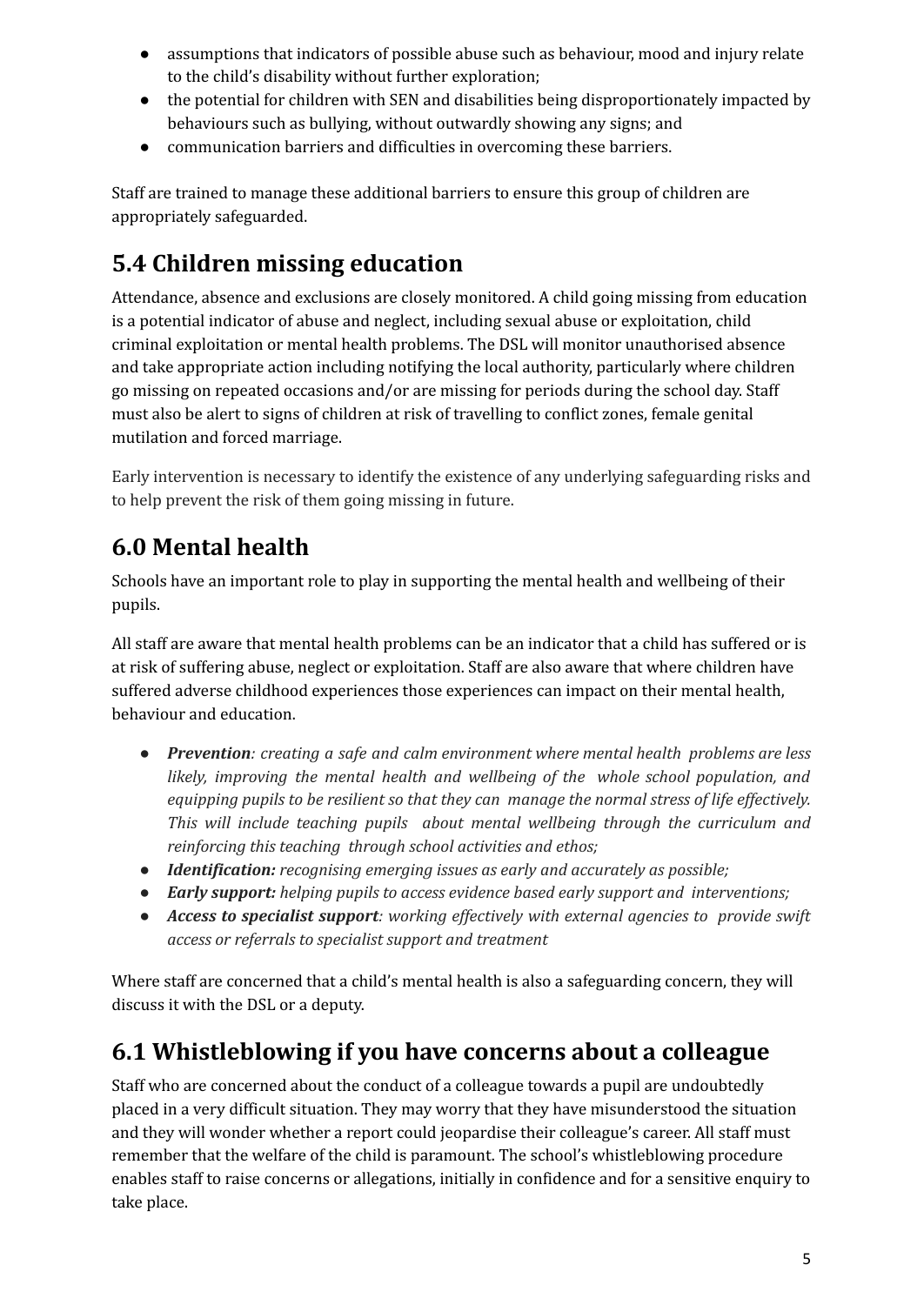We recognise that children cannot be expected to raise concerns in an environment where staff fail to do so. All concerns of poor practice or possible child abuse by colleagues pertaining to any areas of safeguarding i.e. child protection, radicalization & extremism, should be reported to the headteacher. Complaints about the headteacher should be raised with the Chair of Trustees. Both the Headteacher and the Chair of trustees will pass on any concerns to the Redbridge Designated Officer after initial inquiries.

Staff may also report their concerns directly to children's social care or the police if they believe direct reporting is necessary to secure action.

All staff are made aware of their duty to raise concerns in induction and Safeguarding training. Pupils are encouraged to raise their concerns to any of the designated members of staff,

# **7.0 Allegations against staff**

When an allegation is made against a member of staff, including supply staff, or a volunteer, our set procedures must be followed. The full procedures for dealing with allegations against staff can be found in *Keeping Children Safe in Education (DfE, 2020)*

Allegations concerning staff who no longer work at the school, or historical allegations will be reported to the police.

All school staff/volunteers should take care not to place themselves in a vulnerable position with a child. It is always advisable for interviews or work with individual children to be conducted in view of other adults.

All staff should be aware of the school's behaviour policy. This can be found on the Shared drive under the School Policies section.

We understand that a pupil may make an allegation against a member of staff/volunteer. If such an allegation is made, the member of staff receiving the allegation will immediately inform the Head Teacher or the most senior teacher if the Head Teacher is not present.

The head teacher will only carry out initial enquiries (not an investigation) prior to a discussion with the Local Authority Designated Officer (LADO)

If the allegation made to a member of staff concerns the Head Teacher, the person receiving the allegation will immediately inform the Chair of Trustee who will consult the LADO without notifying the Head Teacher first.

The school will follow the Local Authority procedures for managing allegations against staff as outlined in Part 4 Keeping Children Safe in Education 2021". This is to be read in conjunction with chapter 7 of The London Child Protection Procedures.

Suspension of the member of staff against whom an allegation has been made needs careful consideration, and we will consult the Trustees in making this decision. If a person is dismissed or removed due to safeguarding concerns or would have had they not resigned, a referral will be made to DBS and a referral made to the TRA (Teacher Regulation Agency) for consideration of a prohibition order.

The Trustees are committed to creating a positive and safe working environment for all staff in line with its core values. The Trust wants to create and maintain a working environment where individuals are treated with respect and dignity. The Trust is opposed to all forms of unlawful discrimination, bullying or harassment of any kind. The Trust, Head teacher and Senior Managers are firmly committed to the success of this policy and all steps taken towards its achievement.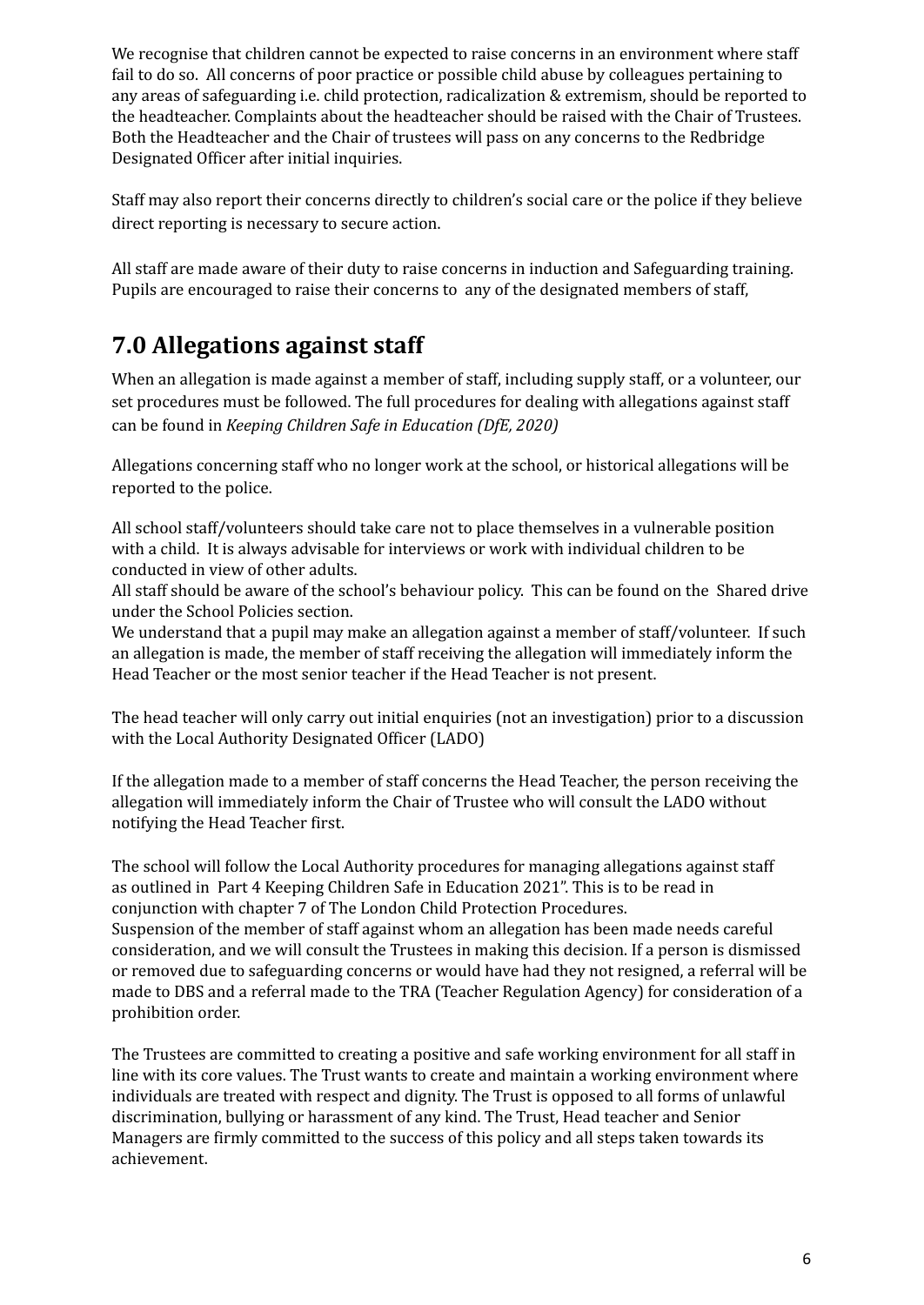Everyone has the right to be treated with respect and dignity in the workplace, irrespective of their level, status or position within the organisation.

# **7.1 Staff training**

It is important that all staff receive training to enable them to recognise the possible signs of abuse, neglect and exploitation and to know what to do if they have a concern.

New staff and trustees will receive a briefing during their induction, which includes the school's child protection policy and staff behaviour policy, reporting and recording arrangements, and details for the DSL. All staff, including the DSL, headteacher (unless the headteacher is the DSL) and trustees will receive training that is regularly updated. All staff will also receive safeguarding and child protection updates via email, e-bulletins, website access and staff meetings throughout the year.

# **7.2 Safer recruitment**

Our school complies with the requirements of Keeping Children Safe in Education (DfE 2020) and the local safeguarding partner arrangements by carrying out the required checks and verifying the applicant's identity, qualifications and work history. The school's Staff Recruitment policy and procedures set out the process in full and can be found on the shared drive). At least one member of each recruitment panel will have attended safer recruitment training.

All relevant staff (involved in early years settings and/or before or after school care for children under eight) are made aware of the disqualification from childcare legislation and their obligations to disclose relevant information to the school via the application form and also an annual disqualification declaration.

The school obtains written confirmation from third party organisations that agency staff or other individuals who may work in the school have been appropriately checked and are suitable to work with children.

Trainee teachers will be checked either by the school or by the training provider, from whom written confirmation will be obtained confirming their suitability to work with children.

The school maintains a single central record of recruitment checks undertaken. The school does not use supply teachers from agencies.

### **7.3 Volunteers**

Volunteers, including trustees will undergo checks commensurate with their work in the school, their contact with pupils and the supervision provided to them. Under no circumstances will a volunteer who has not been appropriately checked be left unsupervised.

### **7.4 Contractors**

The school checks the identity of all contractors working on site and requests DBS with barred list checks where required by statutory guidance. Contractors who have not undergone checks will not be allowed to work unsupervised during the school day.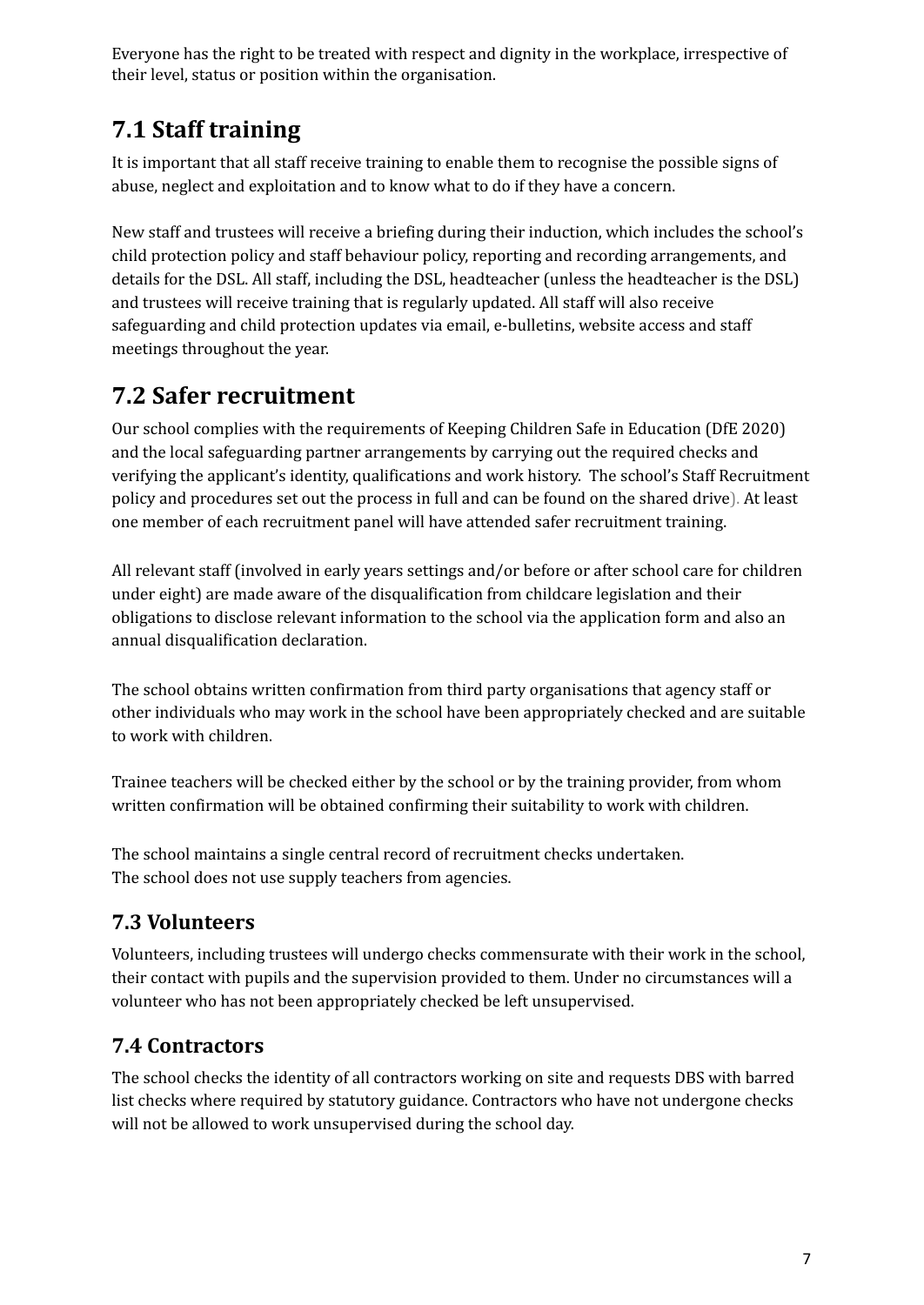### **7.5 Low level concerns**

A low-level concern is any concern – no matter how small, and even if no more than causing a sense of unease or a 'nagging doubt' - that an adult working in or on behalf of the school or college may have acted in a way that:

• is inconsistent with the staff code of conduct, including inappropriate conduct outside of work; and

• does not meet the allegations threshold or is otherwise not considered serious enough to consider a referral to the LADO.

All low-level concerns should be recorded in writing and passed onto the Headteacher. The record should include details of the concern, the context in which the concern arose, and action taken. The name of the individual sharing their concerns should also be noted, if the individual wishes to remain anonymous then that should be respected as far as reasonably possible. Records will be reviewed so that potential patterns of concerning, problematic or inappropriate behaviour can be identified. Where a pattern of such behaviour is identified, the school will either carry out disciplinary procedures or where a pattern of behaviour moves from a concern to meeting the harms threshold, in which case it should be referred to the LADO.

## **8.0 Site security**

Visitors to the school, including contractors, are asked to sign in and are given a badge, which confirms they have permission to be on site. Parents who are simply delivering or collecting their children do not need to sign in. All visitors are expected to observe the school's safeguarding and health and safety regulations. The headteacher will exercise professional judgement in determining whether any visitor should be escorted or supervised while on site.

## **9.0 Extended school and off-site arrangements**

All extended and off site activities are subject to a risk assessment to satisfy health and safety and safeguarding requirements. Where extended school activities are provided by and managed by the school, our own child protection policy and procedures apply. If other organisations provide services or activities on our site on behalf of our school, we will check that they have appropriate procedures in place, including safer recruitment procedures.

When our pupils attend off-site activities, including day and residential visits and work-related activities, we will check that effective child protection arrangements are in place.

# **10.0 Staff/pupil online relationships**

The school provides advice to staff regarding their personal online activity and has strict rules regarding online contact and electronic communication with pupils. Staff found to be in breach of these rules may be subject to disciplinary action or child protection investigation. Further details can be found on the school E-safety Policy.

## **11.0 Child protection procedures**

### **11.1 Recognising abuse**

To ensure that our pupils are protected from harm, we need to understand what types of behaviour constitute abuse and neglect.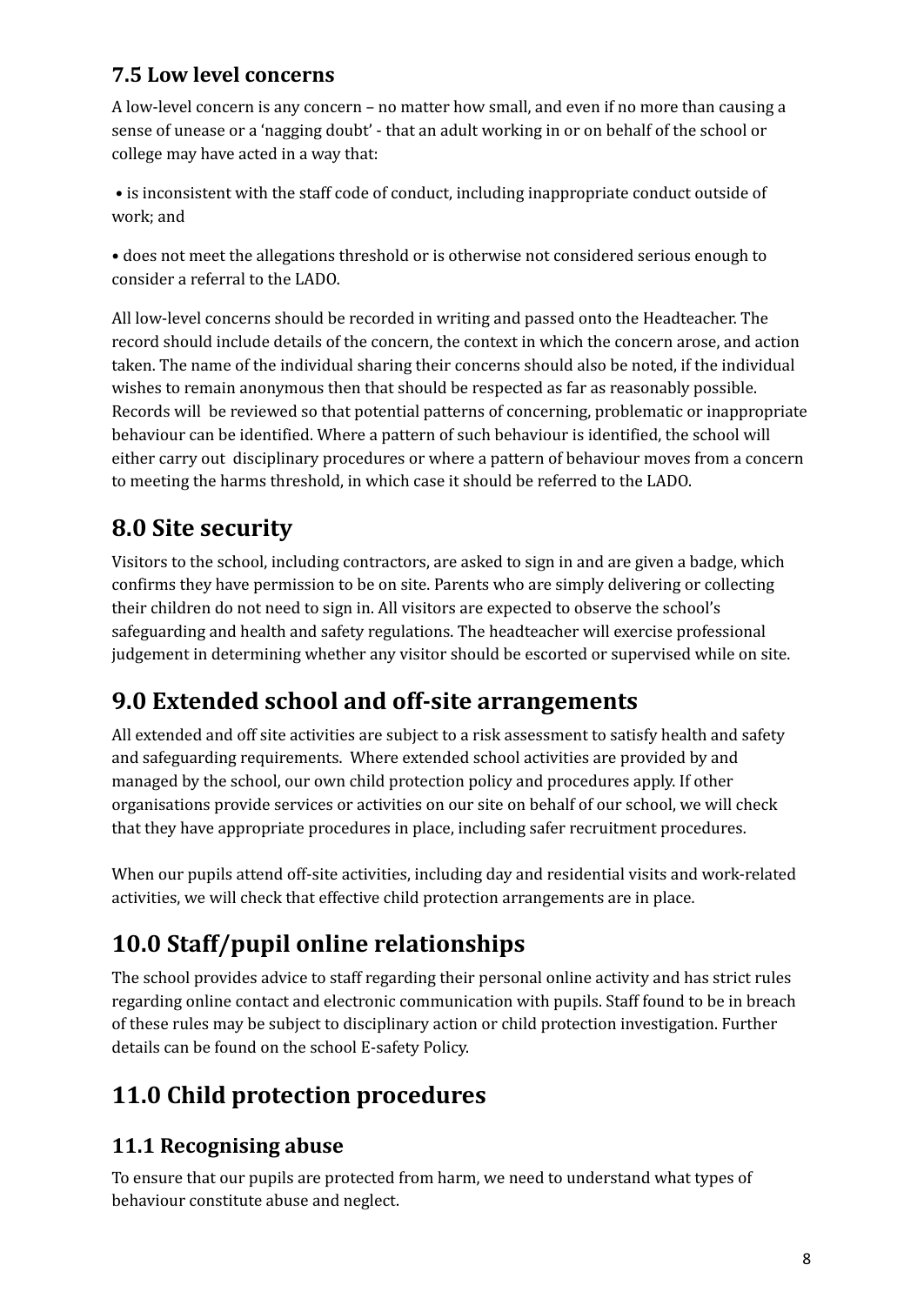Abuse and neglect are forms of maltreatment. Somebody may abuse or neglect a child by inflicting harm, for example by hitting them, or by failing to act to prevent harm, for example by leaving a small child home alone.

Abuse may be committed by adult men or women and by other children and young people.

Keeping Children Safe in Education (DfE 2020) refers to four categories of abuse. These are set out at Appendix One along with indicators of abuse.

### **11.2 Bullying**

While bullying between children is not a separate category of abuse and neglect, it is a very serious issue that can cause anxiety and distress. All incidences of bullying, including cyber-bullying and prejudice-based bullying should be reported and will be managed through our tackling-bullying procedures which can be accessed on our website Anti-Bullying policy and Behaviour Policy.

### **11.3 Taking action**

**Any child, in any family in any school could become a victim of abuse. Staff should always maintain an attitude of "it could happen here".** Key points for staff to remember for acting are:

- in an emergency take the action necessary to help the child (including calling 999)
- report your concern as soon as possible to the DSL, definitely by the end of the day
- do not start your own investigation
- share information on a need-to-know basis only do not discuss the issue with colleagues, friends or family
- complete a record of concern
- seek support for yourself if you are distressed.

### **11.4 Prevention**

We recognise that high self-esteem, confidence, supportive friends and good lines of communication with trusted adults helps prevention. The school will therefore seek to:

• Establish and maintain an ethos where pupils/students feel secure and are encouraged to talk and are listened to;

• Ensure children/pupils know that there are adults in the school whom they can approach if they are worried or in difficulty;

• Include in the curriculum/timetable activities and opportunities for PSHE which equip pupils/students with the skills they need to stay safe from abuse and to know who to turn to for help;

• Teach SRE ( Sex & Relationship Education) Include, in Year6) where preventation will be highlighted in many aspects

### **12.0 If you are concerned about a pupil's welfare**

There will be occasions when staff may suspect that a pupil may be at risk. The pupil's behaviour may have changed, their artwork could be bizarre, they may write stories or poetry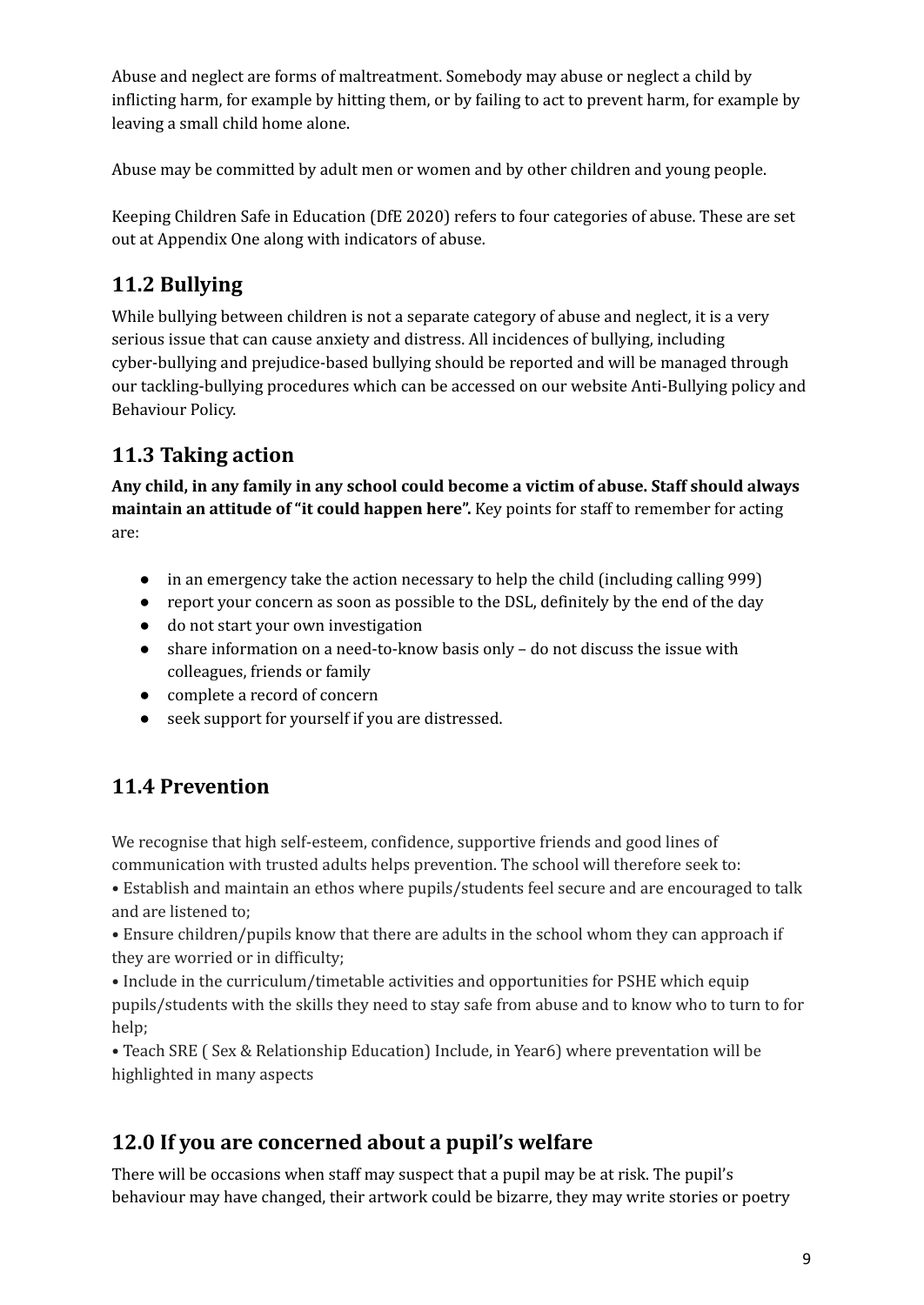that reveal confusion or distress, or physical signs may have been noticed. In these circumstances, staff will try to give the pupil the opportunity to talk and ask if they are OK or if they can help in any way.

Staff should use the **welfare concern form** to record these early concerns. If the pupil does reveal that they are being harmed, staff should follow the advice below. Following an initial conversation with the pupil, if the member of staff has concerns, they should discuss their concerns with the DSL.

### **12.1 If a pupil discloses to you**

It takes a lot of courage for a child to disclose that they are being abused. They may feel ashamed, particularly if the abuse is sexual; their abuser may have threatened what will happen if they tell; they may have lost all trust in adults; or they may believe, or have been told, that the abuse is their own fault. Sometimes they may not be aware that what is happening is abusive.

If a pupil talks to a member of staff about any risks to their safety or wellbeing, **the staff member will, at the appropriate time, let the pupil know that in order to help them they must pass the information on to the DSL**. The point at which they tell the pupil this is a matter for professional judgement. During their conversations with the pupils, staff will:

- allow them to speak freely
- remain calm and not overreact
- give reassuring nods or words of comfort 'I'm so sorry this has happened', 'I want to help', 'This isn't your fault', 'You are doing the right thing in talking to me'
- not be afraid of silences
- reassure them that this will be taken seriously and that they will be supported and kept safe
- never give the impression that they are causing a problem by making a report, nor should they be made to feel ashamed
- **under no circumstances** ask investigative questions such as how many times this has happened, whether it happens to siblings, or what does the pupil's mother think about it
- not automatically offer any physical touch as comfort
- avoid admonishing the child for not disclosing earlier. Saying things such as 'I do wish you had told me about this when it started' may be interpreted by the child to mean that they have done something wrong
- tell the pupil what will happen next
- report verbally to the DSL even if the child has promised to do it by themselves
- complete the **welfare concern form** and hand it to the DSL as soon as possible
- seek support if they feel distressed

### **12.3 Notifying parents**

The school will normally seek to discuss any concerns about a pupil with their parents. This must be handled sensitively, and the DSL will contact the parent in the event of a concern, suspicion or disclosure.

Our focus is the safety and wellbeing of the pupil. Therefore, if the school believes that notifying parents could increase the risk to the child or exacerbate the problem, advice will first be sought from children's social care and/or the police before parents are contacted.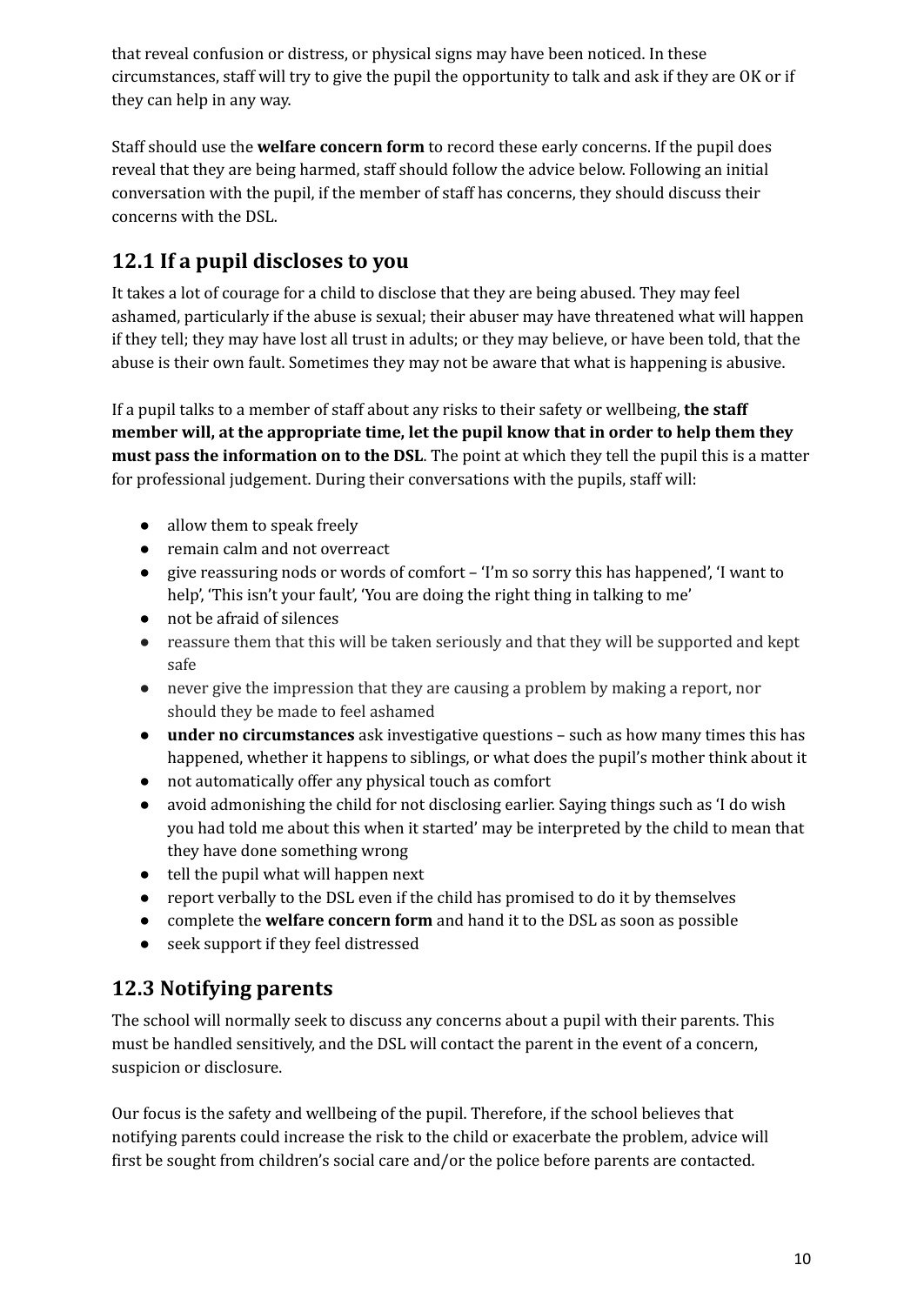# **13.0 Confidentiality and sharing information**

All staff will understand that child protection issues warrant a high level of confidentiality. Staff should only discuss concerns with the DSL, headteacher or chair of trustees (depending on who is the subject of the concern). That person will then decide who else needs to have the information and they will disseminate it on a 'need-to-know' basis.

Following several cases where senior leaders in school had failed to act upon concerns raised by staff, *Keeping Children Safe in Education (2020)* emphasises that **any** member of staff can contact children's social care if they are concerned about a child.

Child protection information will be stored and handled in line with our Retention and Destruction Policy.

Information sharing will take place in a timely and secure manner and where:

- it is necessary and proportionate to do so; and
- the information to be shared is relevant, adequate and accurate.
- any inappropriate images obtained, the school will not view and will be forwarded directly to the LA.

Information sharing decisions will be recorded, whether or not the decision is taken to share.

Records should include :-

- a clear and comprehensive summary of the concern
- details of how the concern was follow up and resolved
- a note of any action taken, decisions reached and the outcome

Welfare concern forms and other written information will be stored securely and any electronic information will be password protected and only made available to relevant individuals.

Child protection information will be stored separately from the pupil's school file and the school file will be 'tagged' to indicate that separate information is held.

The DSL will normally obtain consent from the pupil and/or parents to share sensitive information within the school or with outside agencies. Where there is good reason to do so, the DSL may share information *without* consent, and will record the reason for not obtaining consent.

If any member of staff receives a request from a pupil or parent to see child protection records, they will refer the request to the DSL.

The GDPR and the Data Protection Act 2018 do not prevent school staff from sharing information with relevant agencies, where that information may help to protect a child.

The school's Data protection policy is available to parents and pupils on request.

## **13.1 Referral to children's social care**

The DSL will make a referral to children's social care if it is believed that a pupil is suffering or is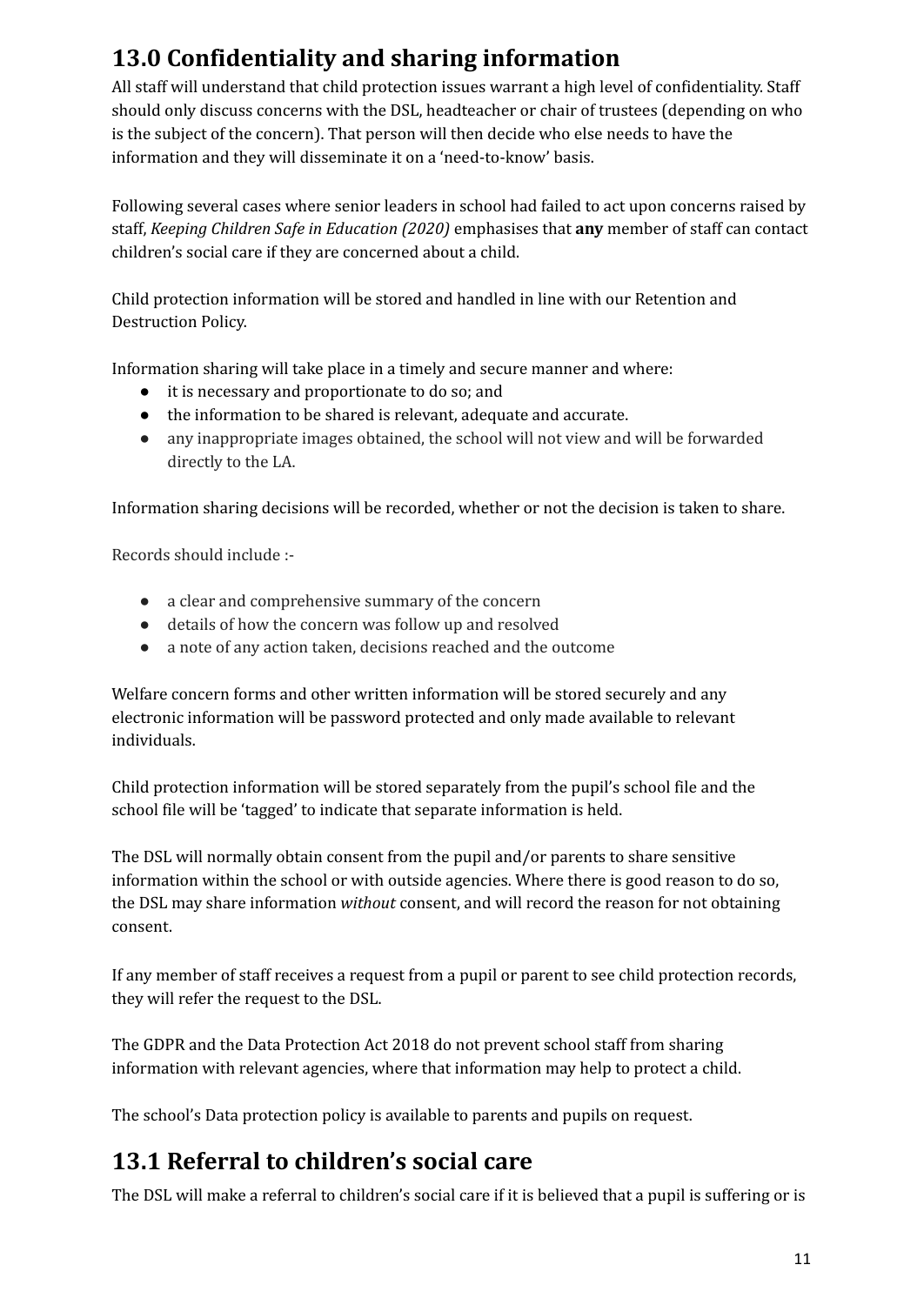at risk of suffering significant harm. The pupil (subject to their age and understanding) and the parents will be told that a referral is being made, unless to do so would increase the risk to the child.

Any member of staff may make a direct referral to children's social care if they genuinely believe independent action is necessary to protect a child.

# **13.2 Reporting directly to child protection agencies**

Staff should follow the reporting procedures outlined in this policy. However, they may also share information directly with children's social care, police or the NSPCC if:

- the situation is an emergency and the designated safeguarding lead, their deputy, the headteacher and the chair of trustees are all unavailable
- they are convinced that a direct report is the only way to ensure the pupil's safety
- for any other reason they make a judgement that direct referral is in the best interests of the child.

# **13.3 Physical intervention**

The DFE guidance on positive handling, as outlined by the 'Education and Inspections Act 2006' and 'Use of Reasonable Force' Advice for head teachers, staff and governing bodies 2013, states that staff must only ever use physical intervention as a last resort, e.g. when a child is endangering him/herself or others and that, at all times it must be the minimal force necessary to prevent injury to another person, reasonable and proportionate. Pupils cannot be locked in rooms for any reason (including pupil or staff safety).

Such events should be recorded and signed by a witness using the Incident form for Safeguarding. We understand that physical intervention of a nature that causes injury or distress to a child may be considered under safeguarding children or disciplinary procedures. However it must also be accepted that in using reasonable and proportionate action this may sometimes result in the child or member of staff receiving a mark or injury. The presence of such a mark or injury should not always be taken as evidence of malpractice on behalf of staff.

Parents will be informed of any such incident where a child has misbehaved, however, the school strongly discourages parents to use corporal punishment as a form of punishment.

# **13.4 Peer on peer abuse**

Children may be harmed by other children or young people. Staff will be aware of the harm caused by bullying and will use the school's anti-bullying procedures where necessary. However, all staff recognise that children can abuse their peers and should be clear about the school's policy and procedures regarding peer on peer abuse. All peer on peer abuse is unacceptable and will be taken seriously, the school has a zero-tolerance approach to abuse. We as a school, understand that even if there are no reports of peer on peer abuse in school it may be happening and can occur across any age range. As such all our staff and children are supported to:

- be alert to peer on peer abuse (including sexual harassment);
- understand how the school views and responds to peer on peer abuse
- stay safe and be confident that reports of such abuse will be taken seriously.

Peer on peer abuse can take many forms, including:

- **physical abuse** such as biting, hitting, kicking or hair pulling
- **sexually harmful behaviour/sexual abuse** such as inappropriate sexual language, touching, sexual assault or rape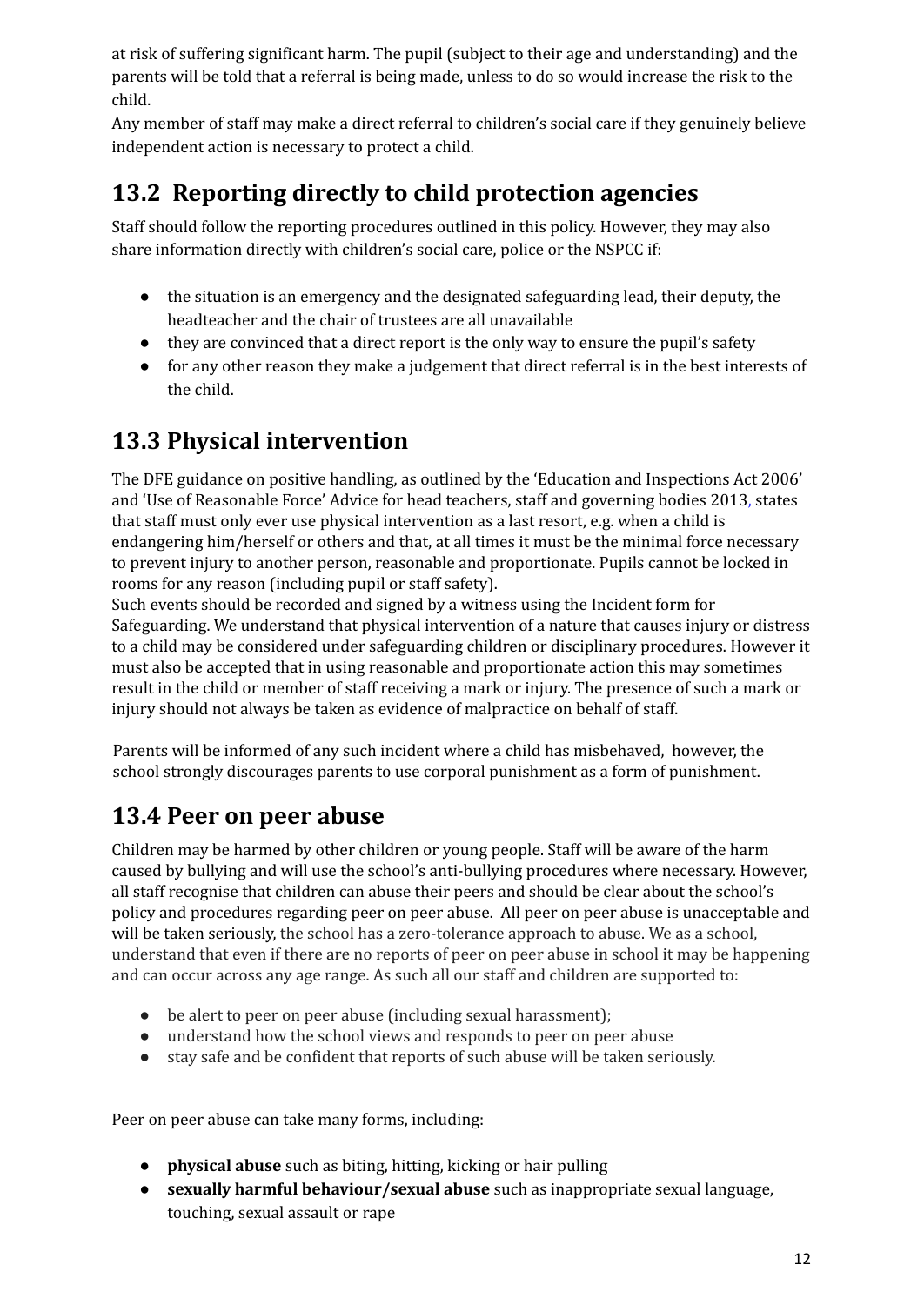- **sexting** including pressuring another person to send a sexual imagery or video content
- **teenage relationship abuse** defined as a pattern of actual or threatened acts of physical, sexual or emotional abuse, perpetrated against a current or former partner.
- **upskirting** taking a picture under a person's clothing without their knowledge for the purposes of sexual gratification or to cause humiliation, distress or alarm
- **initiation/hazing** used to induct newcomers into an organisation such as sports team or school groups by subjecting them to a series of potentially humiliating, embarrassing or abusing trials which promote a bond between them
- **prejudiced behaviour** a range of behaviours which causes someone to feel powerless, worthless or excluded and which relates to prejudices around belonging, identity and equality, in particular prejudices linked to disabilities, special educational needs, ethnic, cultural and religious backgrounds, gender and sexual identity.
- **● abuse in intimate personal relationships between peers**
- causing someone to engage in sexual activity without consent, such as forcing someone to strip, touch themselves sexually, or to engage in sexual activity with a third party;
- consensual and non-consensual sharing of nude and semi-nude images and/or videos13 (also known as sexting or youth produced sexual imagery);
- Use of mobile phones to sexually harass peers

Abuse is abuse and should never be tolerated or passed off as 'banter' or 'part of growing up'. Different gender issues can be prevalent when dealing with peer on peer abuse, for example girls being sexually touched/assaulted or boys being subject to initiation/hazing type violence. The school recognizes the gendered nature of peer on peer abuse (i.e. that it is more likely that girls will be victims and boys perpetrators), but that all peer on peer abuse is unacceptable and will be taken seriously.

At our school, we take the following steps to minimise or prevent the risk of peer on peer abuse.

- An open and honest environment where young people feel safe to share information about anything that is upsetting or worrying them.
- Assemblies are used to provide a moral framework outlining acceptable behaviour and stressing the effects of bullying.
- RE and PSHE/SMSC are used to reinforce the message through stories, role play, current affairs and other suitable activities.
- Staff will endeavour always to create surroundings where everyone feels confident and at ease in school.
- We will ensure that the school is well supervised, especially in areas where children might be vulnerable.
- We will adopt the 'whole school approach' to tackling sexism.

All allegations of peer on peer abuse should be passed to the DSL immediately. They will then be investigated and dealt with as follows.

- **Information gathering** children, staff and witnesses will be spoken with as soon as possible to gather relevant information quickly to understand the situation and assess whether there was intent to cause harm.
- **Decide on action** if it is believed that any young person is at risk of significant harm, a referral will be made to children's social care. The DSL will then work with children's social care to decide on next steps, which may include contacting the police.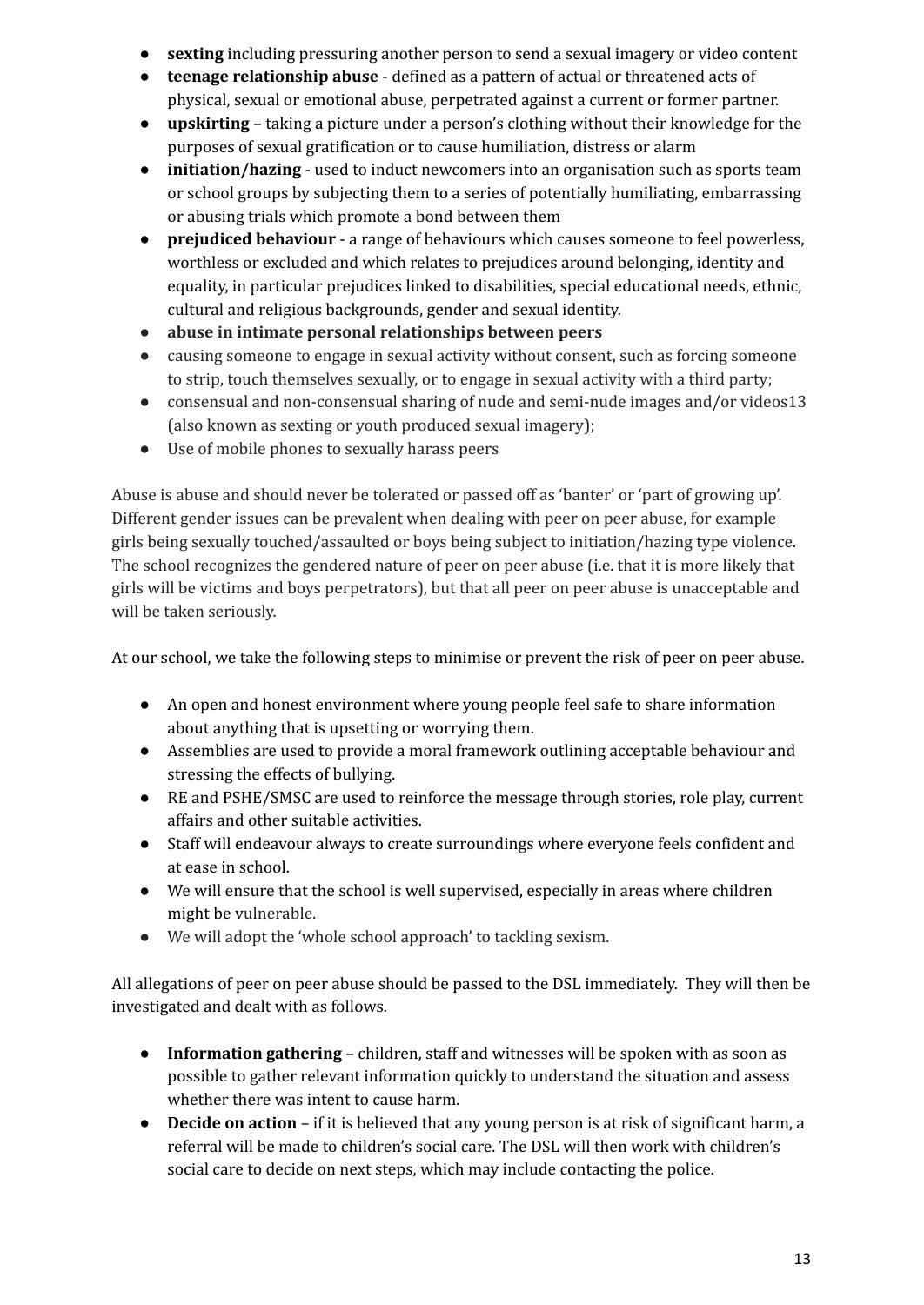- **Inform parents** as with other concerns of abuse, the school will normally seek to discuss concerns about a pupil with parents. Our focus is the safety and wellbeing of the pupil and so if the school believes that notifying parents could increase the risk to the child or exacerbate the problem, advice will first be sought from children's social care and/or the police before parents are contacted.
- Outcomes: DSL to complete/ gather all paperwork and record findings and these to be placed in a secure file

Where allegations of sexual violence or sexual harassment are made, the school will act in accordance with the guidance set out in Keeping Children Safe in Education *(2021)*.

### **13.5 Supporting those involved**

Support will be given to victims, perpetrators and any other children affected. The support required for the pupil who has been harmed will depend on their circumstance and the nature of the abuse. Support could include counselling, mentoring, the support of family and friends and/or support with improving peer relationships or some restorative justice work.

Support may also be required for the pupil who has been harmed. We will seek to understand why the pupil acted in this way and consider what support may be required to help the pupil and/or change behaviours. Once those needs have been met, the consequences for the harm caused or intended will be addressed.

### **13.6 Serious violence**

All staff are made aware of indicators that children are at risk from or are involved with serious violent crime. These include increased absence, a change in friendships or relationships with older individuals or groups, a significant decline in performance, signs of self-harm or a significant change in wellbeing, or signs of assault or unexplained injuries. Unexplained gifts could also indicate that children have been approached by or are involved with individuals associated with criminal gangs.

# **14.0 Child criminal exploitation (CCE) and child sexual exploitation (CSE)**

Both CCE and CSE are forms of abuse and both occur where an individual or group takes advantage of an imbalance of power to coerce, manipulate or deceive a child into sexual or criminal activity. This power imbalance can be due to a range of factors, including age, gender, sexual identity, cognitive ability, physical strength, status and access to economic or other resources.

The school includes the risks of criminal exploitation and sexual exploitation in the PSHE and SRE curriculum as appropriate to age. A common feature of such exploitation is that the child often doesn't recognise the coercive nature of the relationship and doesn't see themselves as a victim. The child may initially resent what they perceive as interference by staff, but staff must act on their concerns, as they would for any other type of abuse.

### **14.1 Sexual exploitation of children**

Sexual exploitation involves an individual or group of adults taking advantage of the vulnerability of an individual or groups of children or young people, and victims can be boys or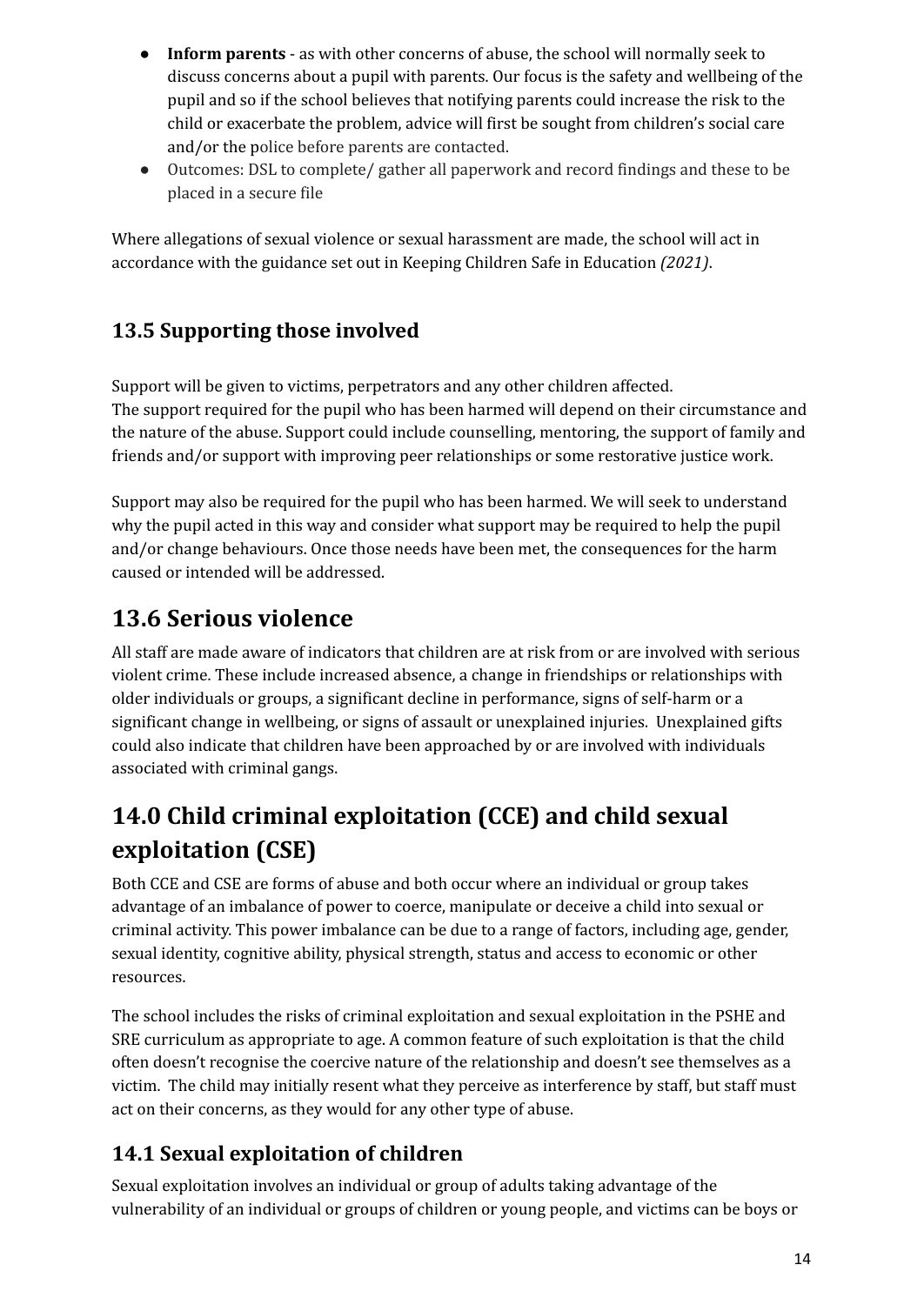girls. Children and young people are often unwittingly drawn into sexual exploitation through the offer of friendship and care, gifts, drugs and alcohol, and sometimes accommodation. Sexual exploitation is a serious crime and can have a long-lasting adverse impact on a child's physical and emotional health. It may also be linked to child trafficking.

All staff are made aware of the indicators of sexual exploitation including the indicators set out under CCE below. All concerns are reported immediately to the DSL.

### **14.2 Criminal exploitation of children**

Criminal exploitation of children is a geographically widespread form of harm that is a typical feature of county lines criminal activity: drug networks or gangs exploiting children to carry drugs and money from urban areas to suburban and rural areas, market and seaside towns.

All staff are made aware of indicators that children are at risk from or experiencing criminal exploitation. The main indicator can include children who:

- appear with unexplained gifts or new possessions
- associate with other young people involved in exploitation
- suffer from changes in emotional well-being
- misuse drugs or alcohol
- go missing for periods of time or regular return home late
- regularly miss school or education or do not take part in education.

#### **14.3 County lines**

County lines is a term used to describe gangs and organised criminal networks involved in exporting illegal drugs around the country using dedicated mobile phone lines. Children and vulnerable adults are exploited to move drugs or money, with offenders often using coercion, intimidation, violence and weapons to ensure compliance of victims.

County lines exploitation can occur where an individual or group takes advantage of an imbalance of power to coerce, manipulate or deceive a child. This power imbalance can be due to the same range of factors set out under CCE, above.

Children can be targeted and recruited into county lines in a number of locations, including schools and colleges. Indicators of county lines include those indicators set out under CCE, above, with the main indicator being missing episodes from home and/or school.

## **14.4 Online safety**

As schools increasingly work online, it is essential that children are safeguarded from potentially harmful and inappropriate material. The use of technology has become a significant component of many safeguarding issues, such as child sexual exploitation, radicalisation and sexual predation.

We have ensured that appropriate filters and monitoring systems are in place to manage the content available to pupils, who can contact our pupils and the personal conduct of our pupils online.

See E-safety policy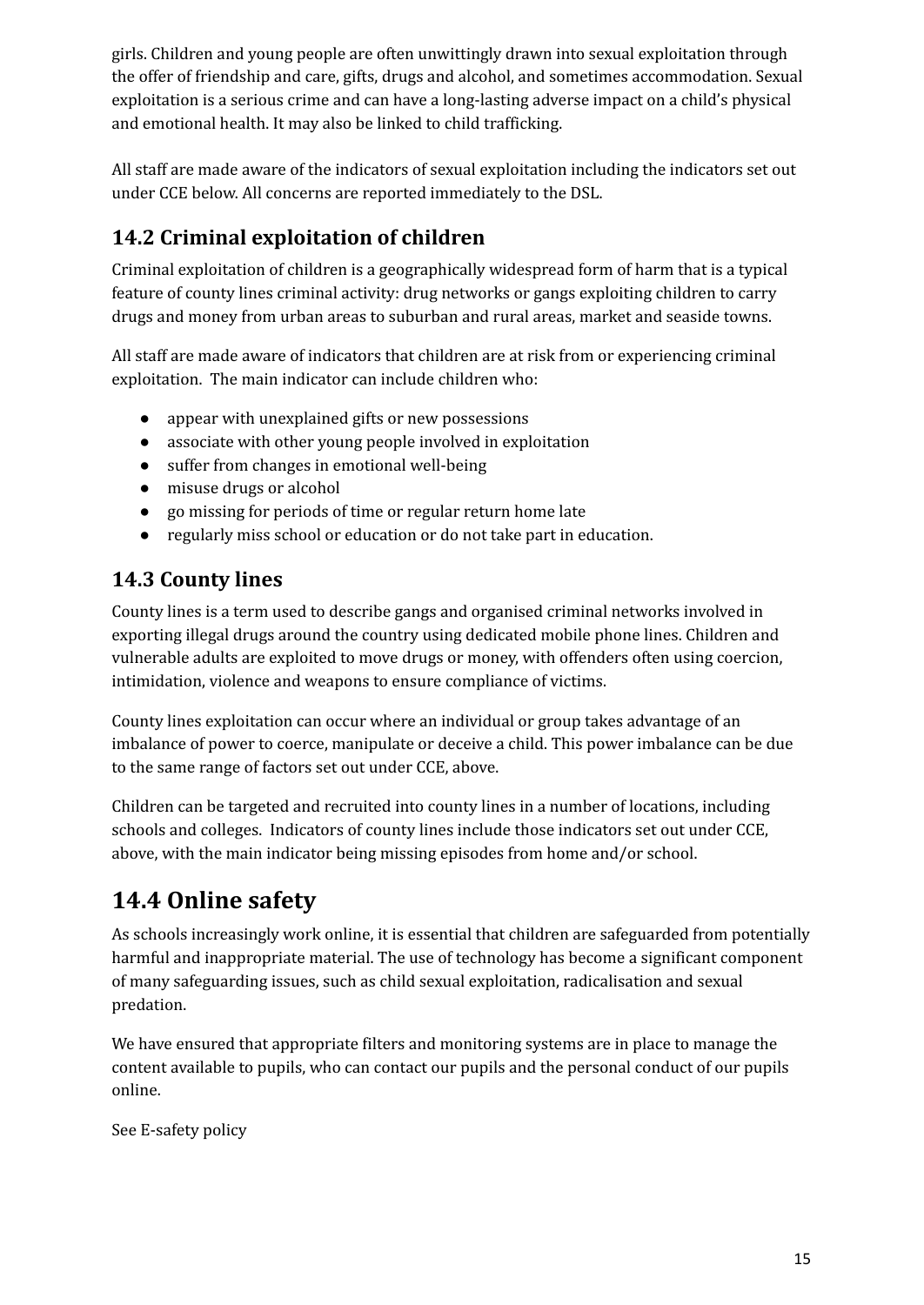# **14.5 Sexting**

There is no accepted definition of 'sexting' but most professionals agree that it refers to the sending or posting of sexually suggestive images, including nude or semi-nude photographs of a person under 18 years of age, via mobiles or over the internet. The UKCCIS advice [document](https://www.gov.uk/government/groups/uk-council-for-child-internet-safety-ukccis) refers to this as 'youth produced sexual imagery', whether consensually or non-consensually. It is also not acceptable to view and share pornigrpahy and other harmful content.

All incidents involving youth produced sexual imagery will be responded to as follows:

- The incident will be referred to the DSL immediately and the DSL will hold an initial review meeting with appropriate staff. If appropriate, there will be subsequent interviews with the young people involved.
- Parents will be informed at an early stage and involved in the process unless there is good reason to believe that involving parents would put the young person at risk of harm.
- At any point in the process, if there is a concern a young person has been harmed or is at risk of harm a referral will be made to children's social care and/or the police immediately in accordance with this policy.

In some instances, it may be necessary to refer the matter to the police. Once a report is made to the police, the report must be recorded, and the police will investigate. This may include seizure of devices and interviews with the young people involved.

The school policy does not allow children to bring in any mobile devices into school, however we are aware incidents of sexting between children may occur outside of school.

# **14.6 Domestic violence and abuse**

Domestic violence or abuse is any incident or pattern of incidents of controlling, coercive, threatening behaviour, violence or abuse, between those aged 16 or over who are, or have been, intimate partners or family members regardless of gender or sexuality. It can include psychological, physical, sexual, financial and emotional abuse.

Children can witness and be adversely affected by domestic violence and exposure to it can have a long lasting negative impact on children.

Where police have been called to a domestic violence incident where children are in the household and experienced that incident, the police will inform the DSL. This ensures that the school has up to date safeguarding information about the child.

All staff are aware of the impact domestic violence can have on a child. If any of our staff are concerned that a child has witnessed domestic abuse, they will report their concerns immediately to the DSL.

# **14.7 Honour-based abuse**

'Honour-based' abuse (HBA) encompasses crimes which have been committed to protect or defend the honour of the family and/or the community, including female genital mutilation (FGM), forced marriage, and practices such as breast ironing. All forms of HBV are abuse.

FGM is the collective name given to a range of procedures involving the partial or total removal of external female genitalia for non-medical reasons. In England, Wales and Northern Ireland,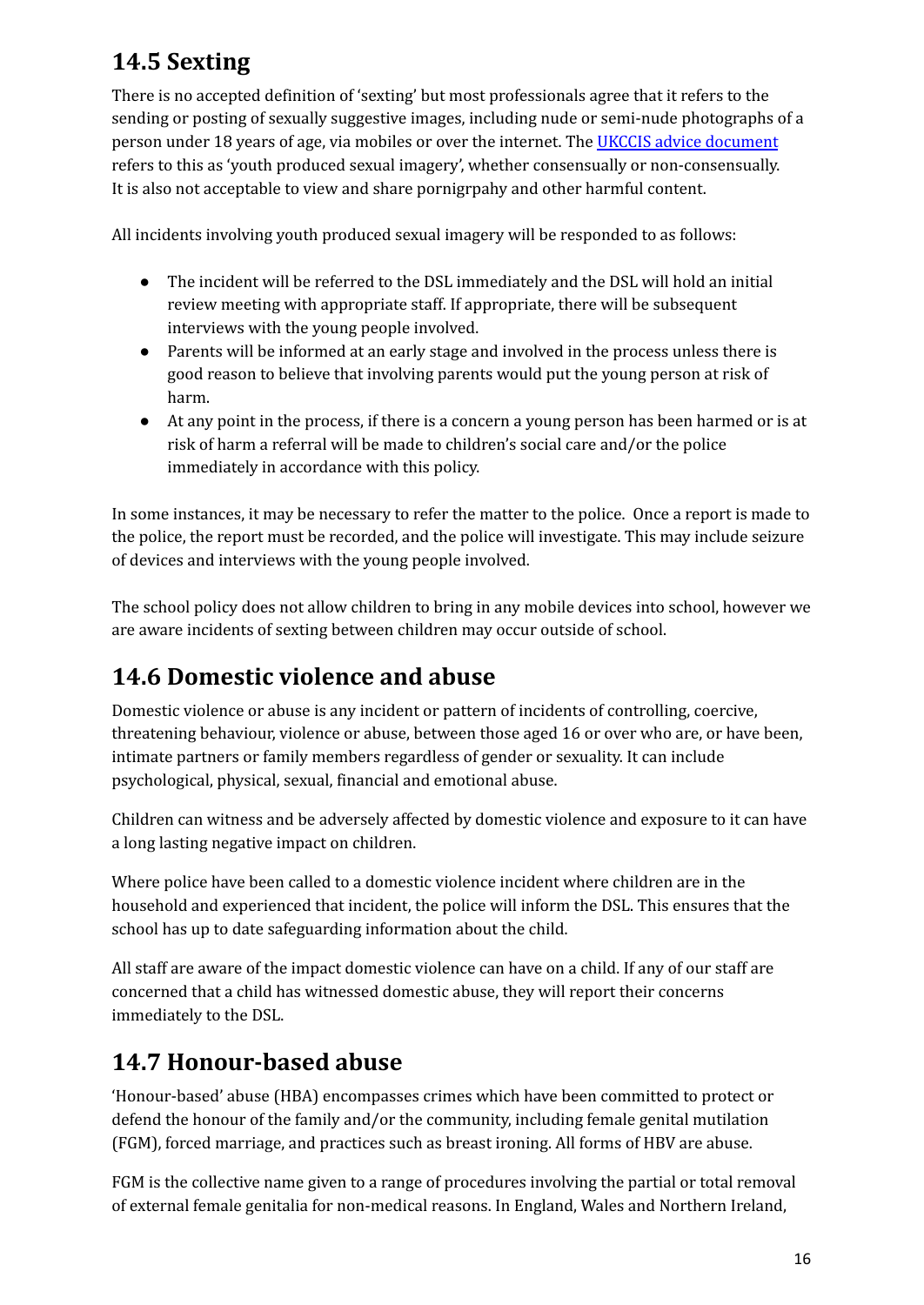the practice is a criminal offence under the Female Genital Mutilation Act 2003. The practice can cause intense pain and distress and long-term health consequences, including difficulties in childbirth.

FGM is carried out on girls of any age, from young babies to older teenagers and adult women, so school staff are trained to be aware of risk indicators. Many such procedures are carried out abroad and staff should be particularly alert to suspicions or concerns expressed by female pupils about going on a long holiday during the summer vacation period.

A forced marriage is a marriage in which a female (and sometimes a male) does not consent to the marriage but is coerced into it. Coercion may include physical, psychological, financial, sexual and emotional pressure. It may also involve physical or sexual violence and abuse. In England and Wales, the practice is a criminal offence under the Anti-Social Behaviour, Crime and Policing Act 2014.

Children may be married at a very young age, and well below the age of consent in England. School staff receive training and should be particularly alert to suspicions or concerns raised by a pupil about being taken abroad and not be allowed to return to England.

A forced marriage is not the same as an arranged marriage. In an arranged marriage, which is common in several cultures, the families of both spouses take a leading role in arranging the marriage but the choice of whether to accept the arrangement remains with the prospective spouses.

# **14.8 Radicalisation and extremism**

The government defines extremism as vocal or active opposition to fundamental British values, including democracy, the rule of law, individual liberty and mutual respect and tolerance of different faiths and beliefs. Radicalisation refers to the process by which a person comes to support terrorism and extremist ideologies associated with terrorist groups.

Some children are at risk of being radicalised: adopting beliefs and engaging in activities which are harmful, criminal or dangerous. Islamic extremism is the most widely publicised form and schools should also remain alert to the risk of radicalisation into white supremacy extremism.

School staff receive training to help to identify signs of extremism. Opportunities are provided in the curriculum to enable pupils to discuss issues of religion, ethnicity and culture and the school follows the DfE advice Promoting fundamental British Values as part of SMCS (spiritual, moral, social and cultural education) in Schools (2014).

[https://www.gov.uk/government/uploads/system/uploads/attachment\\_data/file/380595/SMS](https://www.gov.uk/government/uploads/system/uploads/attachment_data/file/380595/SMSC_Guidance_Maintained_Schools.pdf) [C\\_Guidance\\_Maintained\\_Schools.pdf](https://www.gov.uk/government/uploads/system/uploads/attachment_data/file/380595/SMSC_Guidance_Maintained_Schools.pdf)

Abuse can also occur from the following:

- Child abduction and community safety incidents
- Children and the court system
- Children with family members in prison
- County lines
- Modern slavery and the national referral mechanism
- Cybercrime
- Homelessness
- Forced marriage
- Channel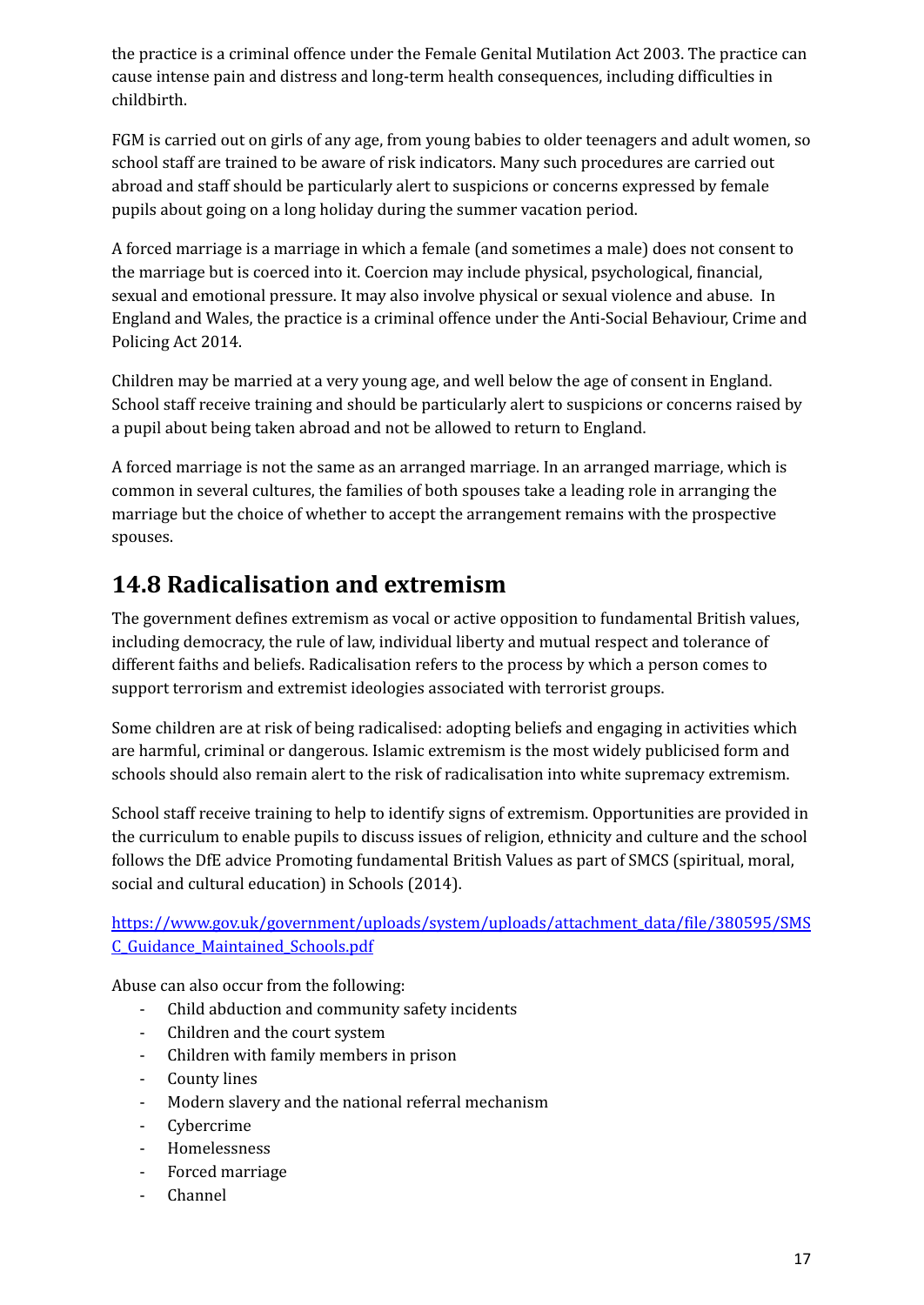- Sexual violence and sexual harrassment between children in schools and colleges

### **15.0 Private fostering arrangements**

A private fostering arrangement occurs when someone other than a parent or a close relative cares for a child for a period of 28 days or more, with the agreement of the child's parents. It applies to children under the age of 16 or aged under 18 if the child is disabled. By law, a parent, private foster carer or other persons involved in making a private fostering arrangement must notify children's services as soon as possible.

Where a member of staff becomes aware that a pupil may be in a private fostering arrangement, they will raise this with the DSL and the school should notify the local authority of the circumstances.

### **15.1 Related safeguarding portfolio policies**

This policy should be read alongside our other safeguarding policies, which are set out in Appendix Two.

### **1 Looked after children**

The most common reason for children becoming looked after is as a result of abuse or neglect. The school ensures that staff have the necessary skills and understanding to keep looked after children safe. Appropriate staff have information about a child's looked after legal status and care arrangements, including the level of authority delegated to the carer by the authority looking after the child. The DSL has details of the child's social worker and the name and contact details of the local authority's virtual head for children in care.

As an independent school. We do not foresee any cases of Looked after children attending the setting.

### **2 Children who have a social worker**

Children may need a social worker due to safeguarding or welfare needs. Local authorities will share this information with us, and the DSL will hold and use this information to inform decisions about safeguarding and promoting the child's welfare.

### **3 Work experience**

As a primary school we will not have any pupils on work experience, however, we may offer to host pupils from secondary schools and ensure they are supervised appropriately.

### **4 Visitor to the school**

Visitors to the school site must all sign in at the Reception where they will then be given a Lanyard.

## **16.0 Appendix One**

#### **16.1 Four categories of abuse**

#### **2 Physical abuse**

Physical abuse is a form of abuse which may involve hitting, shaking, throwing, poisoning,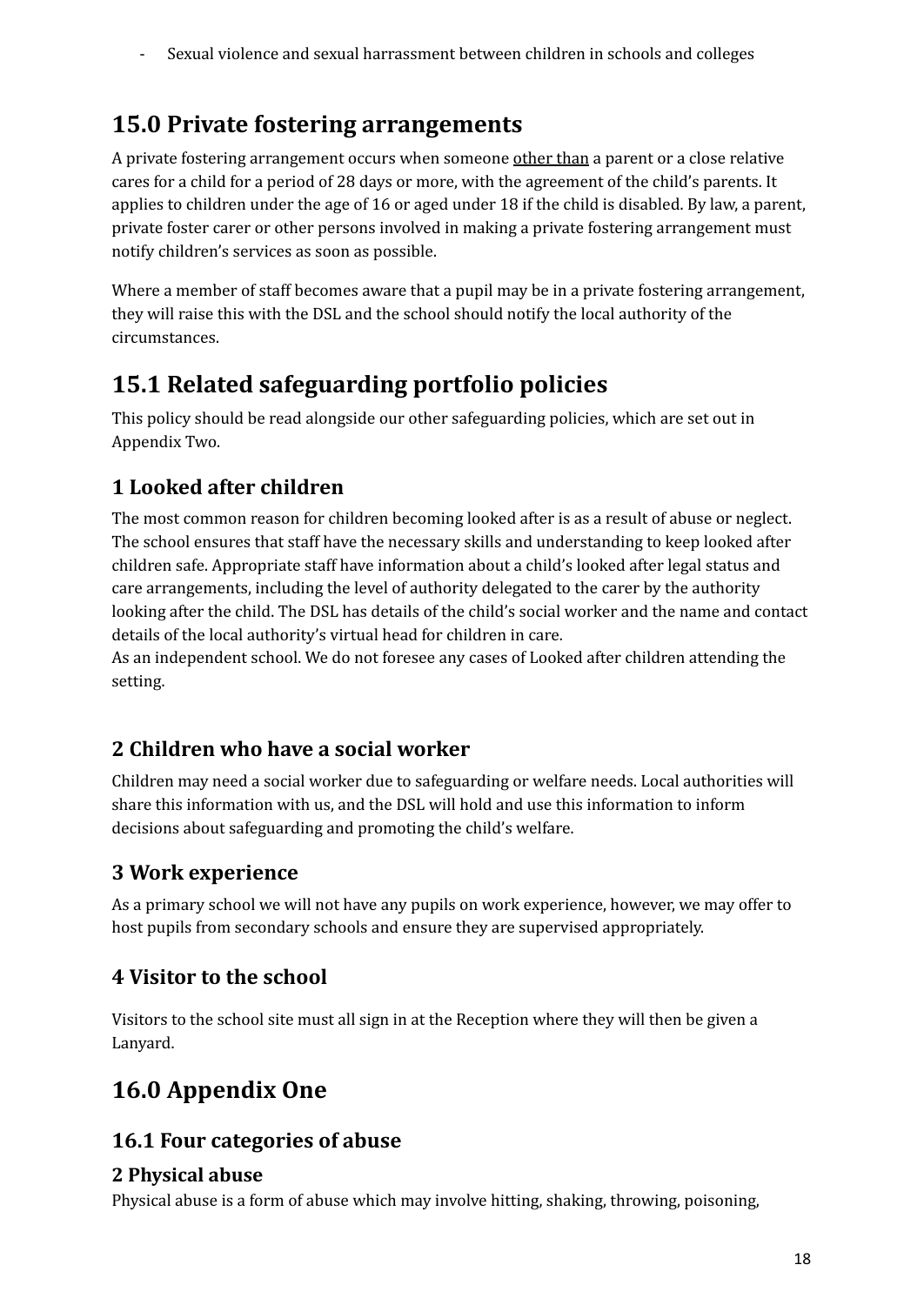burning or scalding, drowning, suffocating or otherwise causing physical harm to a child. Physical harm may also be caused when a parent or carer fabricates the symptoms of, or deliberately induces, illness in a child (this used to be called Munchausen's Syndrome by Proxy but is now more usually referred to as fabricated or induced illness).

#### **3 Emotional abuse**

Emotional abuse is the persistent emotional maltreatment of a child such as to cause severe and persistent adverse effects on the child's emotional development. It may involve conveying to a child that they are worthless or unloved, inadequate, or valued only insofar as they meet the needs of another person. It may include not giving the child opportunities to express their views, deliberately silencing them or 'making fun' of what they say or how they communicate. It may feature age or developmentally inappropriate expectations being imposed on children. These may include interactions that are beyond a child's developmental capability, as well as overprotection and limitation of exploration and learning, or preventing the child participating in normal social interaction. It may involve seeing or hearing the ill-treatment of another. It may involve serious bullying (including cyber bullying), causing children frequently to feel frightened or in danger, or the exploitation or corruption of children. Some level of emotional abuse is involved in all types of maltreatment of a child, although it may occur alone.

#### **4 Sexual abuse**

Sexual abuse involves forcing or enticing a child or young person to take part in sexual activities, not necessarily involving a high level of violence, whether or not the child is aware of what is happening. The activities may involve physical contact, including assault by penetration (for example, rape or oral sex) or non-penetrative acts such as masturbation, kissing, rubbing and touching outside of clothing. They may also include non-contact activities, such as involving children in looking at, or in the production of, sexual images, watching sexual activities, encouraging children to behave in sexually inappropriate ways, or grooming a child in preparation for abuse (including via the internet). Sexual abuse is not solely perpetrated by adult males. Women can also commit acts of sexual abuse, as can other children.

### **5 Neglect**

Neglect is the persistent failure to meet a child's basic physical and/or psychological needs, likely to result in the serious impairment of the child's health or development. Neglect may occur during pregnancy as a result of maternal substance abuse. Once a child is born, neglect may involve a parent or carer failing to:

- provide adequate food, clothing and shelter (including exclusion from home or abandonment);
- protect a child from physical and emotional harm or danger;
- ensure adequate supervision (including the use of inadequate care-givers); or
- ensure access to appropriate medical care or treatment. It may also include neglect of, or unresponsiveness to, a child's basic emotional needs.

### **6 Indicators of abuse**

Physical signs define some types of abuse, for example, bruising, bleeding or broken bones resulting from physical or sexual abuse, or injuries sustained while a child has been inadequately supervised. The identification of physical signs is complicated, as children may go to great lengths to hide injuries, often because they are ashamed or embarrassed, or their abuser has threatened further violence or trauma if they 'tell'. It is also quite difficult for anyone without medical training to categorise injuries into accidental or deliberate with any degree of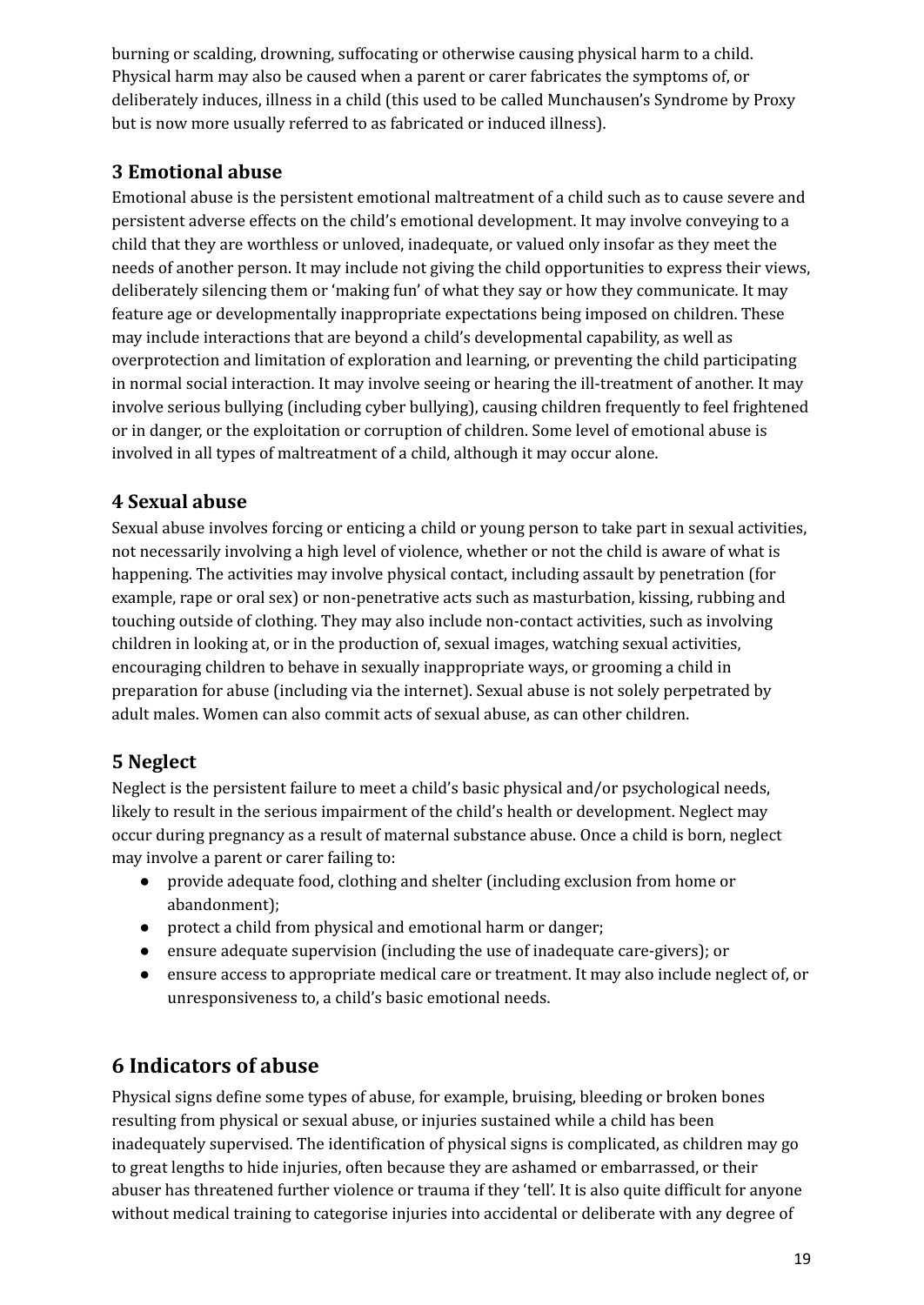certainty. For these reasons, it is vital that staff are also aware of the range of behavioural indicators of abuse and report any concerns to the designated safeguarding lead.

#### **It is the responsibility of staff to report their concerns. It is not their responsibility to investigate or decide whether a child has been abused.**

A child who is being abused, neglected or exploited may:

- have bruises, bleeding, burns, fractures or other injuries
- show signs of pain or discomfort
- keep arms and legs covered, even in warm weather
- be concerned about changing for PE or swimming
- look unkempt and uncared for
- change their eating habits
- have difficulty in making or sustaining friendships
- appear fearful
- be reckless with their own or other's safety
- self-harm
- frequently miss school, arrive late or leave the school for part of the day
- show signs of not wanting to go home
- display a change in behaviour from quiet to aggressive, or happy-go-lucky to withdrawn
- challenge authority
- become disinterested in their school work
- be constantly tired or preoccupied
- be wary of physical contact
- be involved in, or particularly knowledgeable about drugs or alcohol
- display sexual knowledge or behaviour beyond that normally expected for their age
- acquire gifts such as money or a mobile phone from new 'friends'.

Individual indicators will rarely, in isolation, provide conclusive evidence of abuse. They should be viewed as part of a jigsaw, and each small piece of information will help the DSP to decide how to proceed.

## **17.0 Appendix Two**

### **17.1 Related safeguarding policies**

- Staff behaviour/code of conduct
- Behaviour
- Personal and intimate care
- Concerns and Complaints procedure
- Anti- bullying
- E-safety
- Health and Safety
- SEND
- Lost/Missing children
- Safer Recruitment
- Data Protection